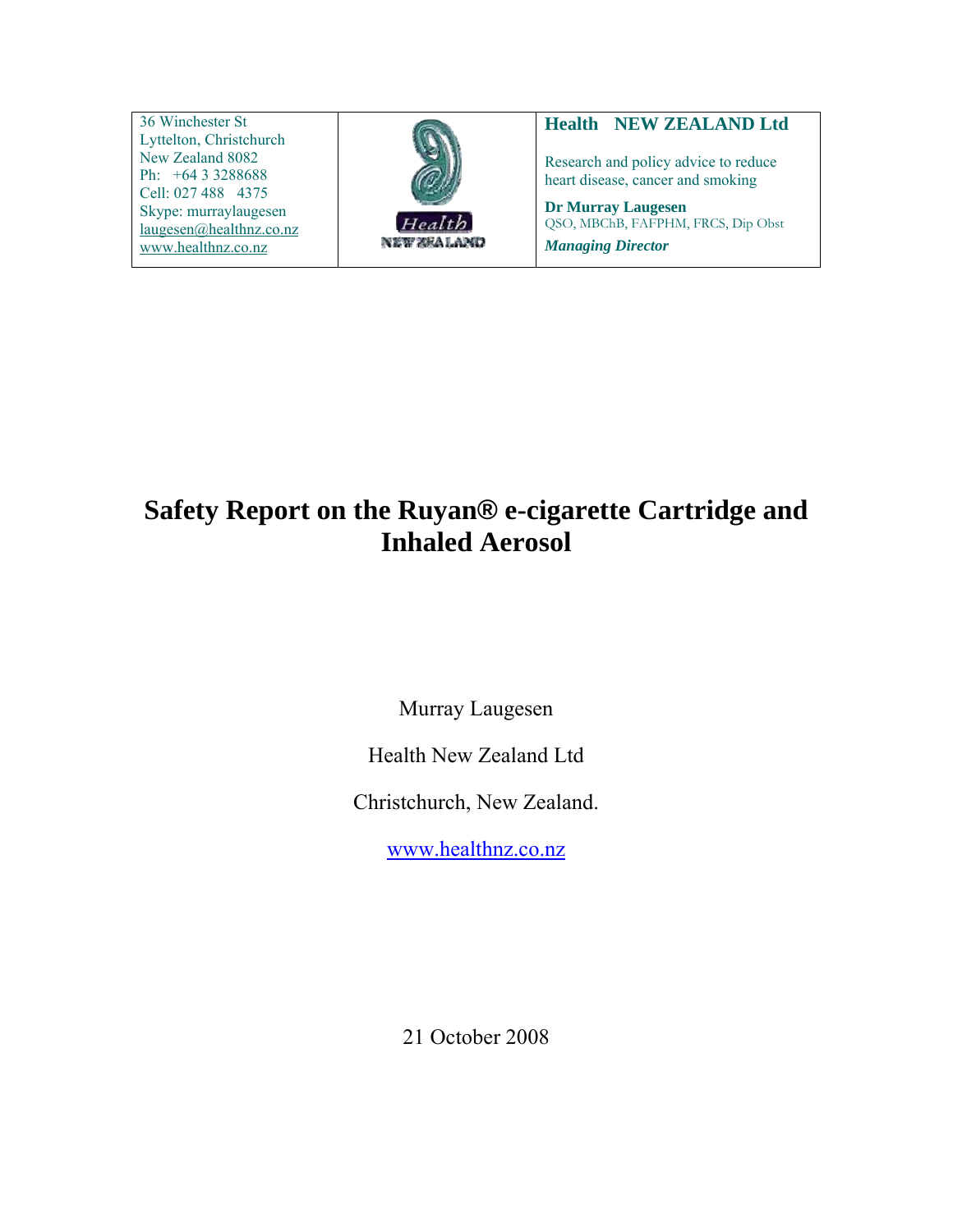# **Contents**

| Foreword                                                                           |                |
|------------------------------------------------------------------------------------|----------------|
|                                                                                    |                |
|                                                                                    |                |
|                                                                                    | $\overline{4}$ |
|                                                                                    |                |
| Tests conducted.<br>3.                                                             |                |
| 3.1                                                                                |                |
| Measurement of the volatiles in the headspace above the cartridge liquid 11<br>3.2 |                |
| 3.3                                                                                |                |
| 3.4                                                                                |                |
| Measurement of the exhaled breath after using the Ruyan® e-cigarette 18<br>3.5     |                |
| Risk of cross-infection from use<br>4.                                             |                |
| 4.1                                                                                |                |
| 4.2                                                                                |                |
|                                                                                    |                |
|                                                                                    |                |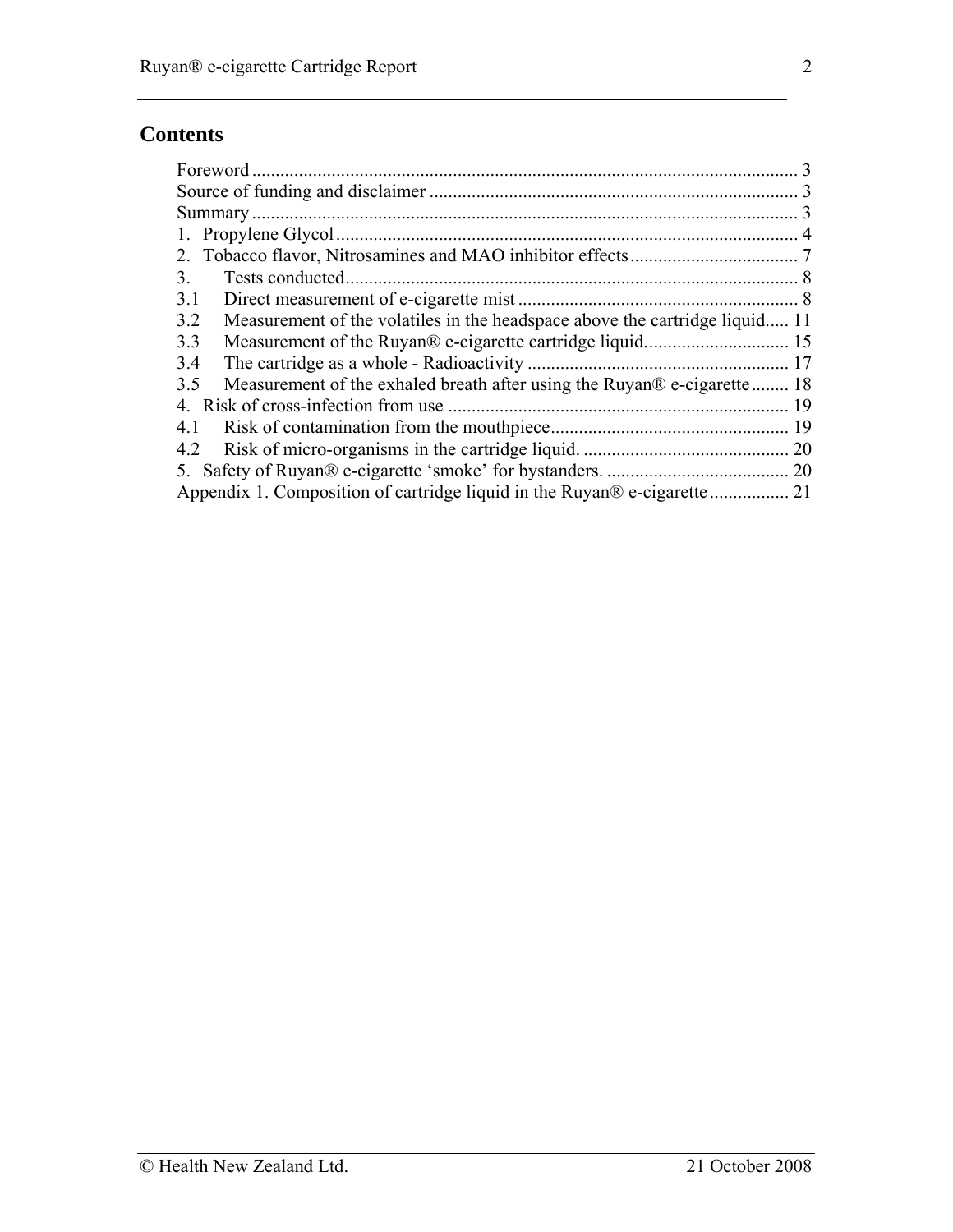## <span id="page-2-0"></span>**Foreword**

This safety report includes Health New Zealand's findings to date. Ruyan has allowed flexibility in the nature of investigations carried out. The tests reported are backed up by signed reports from the contracted laboratories. No completed test results have been withheld.

## **Source of funding and disclaimer**

The Ruyan<sup>®</sup> e-cigarettes and the funds for testing them were supplied under a contract by Ruyan (Holdings) Ltd Hong Kong, but the findings are those of the author. Neither the author nor Health New Zealand Ltd holds stock in Ruyan (Holdings) Co. Ltd.

#### **(Dr) Murray Laugesen**

**Lyttelton, Christchurch, 8082, New Zealand.** 

**9 October, 2008** 

#### **Summary**

**Aim.** This report aims to assist regulators in initial assessment of the safety of the Ruyan® e-cigarette and its cartridges, and the possible risks and benefits from permitting its use.

**Method.** Health New Zealand Ltd contracted with seven leading government, university and commercial laboratories in New Zealand and Canada to independently perform various tests on the Ruyan cigarette's nicotine refill cartridge.

**Findings.** Ruyan® e-cigarette is designed to be a safe alternative to smoking. The various test results confirm this is the case. It is very safe relative to cigarettes, and also safe in absolute terms on all measurements we have applied. Using micro-electronics it vaporizes, separately for each puff, very small quantities of *nicotine* dissolved in *propylene glycol*, two small well-known molecules with excellent safety profiles, – into a fine aerosol. Each puff contains one third to one half the nicotine in a tobacco cigarette's puff. The cartridge liquid is tobacco-free and no combustion occurs.

**Competency.** The author has authored or co-authored over 30 research papers and reports in national and international scientific medical journals since 1995, on smoking, and latterly on testing of cigarettes and cigarette substitutes. [www.healthnz.co.nz/Publicnsall.htm](http://www.healthnz.co.nz/Publicnsall.htm) 

**Financial disclosure.** This report is funded by Ruyan.

**Disclaimer.** Apart from research Health New Zealand derives no financial benefit from Ruyan.

**Limitation.** Unless the contrary is stated, findings refer specifically to Ruyan® e-cigarettes only.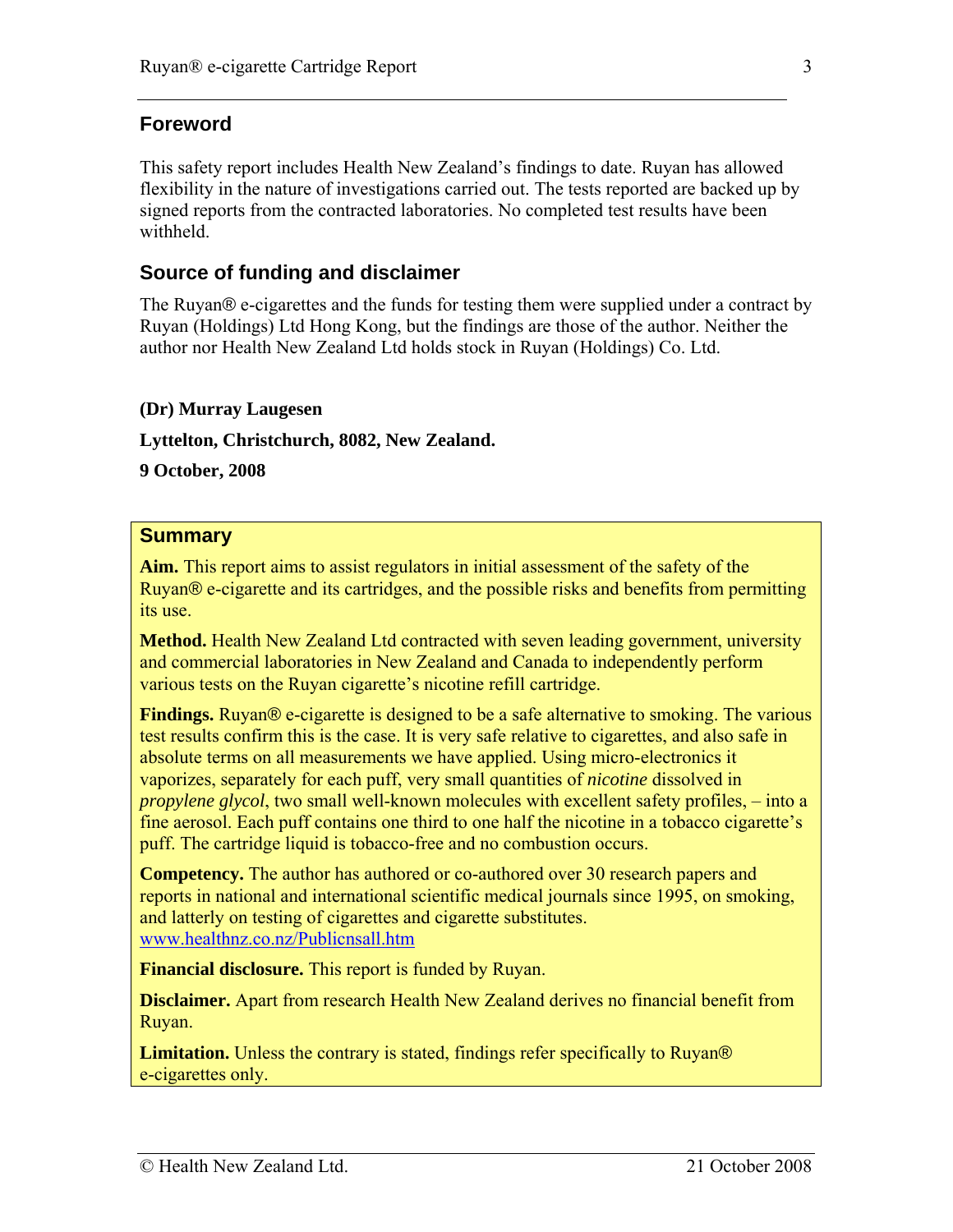## <span id="page-3-0"></span>**Safety of the Ruyan® cartridge liquid and inhaled aerosol**

### **1. Propylene Glycol**

**Summary:** Propylene glycol (PG) is virtually non-toxic.

According to the manufacturer, propylene glycol makes up 89-90% of the liquid in the nicotine cartridge that generates the mist and vapor in the e-cigarette 'smoke'. (see Appendix 1.)

#### **Properties and uses.**

Propylene glycol  $C_3H_8O_2$  is a completely water soluble liquid, and is prepared by hydrolysis of propylene oxide under pressure at high temperature without a catalyst. It is used in pharmaceuticals, as a drug vehicle (for example as an FDA approved solvent for intravenous diazepam) and preservative. It is used also in personal lubricants. It is used in semi-moist pet food and as a humectant for tobacco. In the food industry it is used as a solvent, humectant and preservative. Its mist is used in theatrical stage productions.<sup>[1](#page-3-1)</sup> At low humidity, PG is a vapor; as dose and humidity increase it is held in the form of mist or fog, and at 100% humidity as in the lungs, it is dissolved.

#### <span id="page-3-5"></span>**Animal studies**

*Rats.* In a study of rats exposed for 60 hours over two weeks, the highest concentration tested, 1800 mg/m(3), which was the highest concentration that could practically be generated, was the no-observed-effect level (NOEL). PG does not appear to pose a significant hazard via inhalation of either the vapor or a vapor/aerosol mixture.<sup>[2](#page-3-2)</sup>

Addition of propylene glycol at 2.2% w/w tobacco does not increase the toxicity of cigarette tobacco.<sup>[3](#page-3-3)</sup> In rats PG levels in plasma and lung are super-imposable within half an hour. A mild cumulative build up  $(30\% \text{ or } \text{less})$  occurred after 28 days.<sup>[4](#page-3-4)</sup>

*Monkeys, rats.* Doses 50-700 times the amount absorbable from PG saturated air were administered for 12-18 months to monkeys. With a view to determining the safety of employing the vapors of propylene glycol and triethylene glycol in atmospheres inhabited

<span id="page-3-1"></span> $\overline{a}$ <sup>1</sup> Office of Health and Environmental Assessment. EPA. Health and Environmental effects document for propylene glycol. ECAO-CIN-GO26. Prepared for Office of Solid Waste and emergency response. EPA

<span id="page-3-2"></span><sup>1987. 2</sup> Suber et al., Subchronic nose-only inhalation study of propylene glycol in Sprague-Dawley rats. Food Chem Toxicol 1989; 27:573-583.

<span id="page-3-3"></span><sup>&</sup>lt;sup>3</sup> Heck JD, Gaworski CL, Rajendrant N, et al. Toxicological evaluation of humectants added to cigarette tobacco: 13-week smoke inhalation study of glycerin and propylene glycol in Fischer 344 rats. Inhal Toxicol 2002;14: 1135-52. 4

<span id="page-3-4"></span><sup>&</sup>lt;sup>4</sup> Venitz J, Werley MS. Systemic and pulmonary pharmacokinetics (PK) of propylene glycol (PG) after inhalation of a condensation aerosol in rats for 28 days. Presented at AAPS annual meeting 2003, Salt Lake City.

[http://www.chrysalis-technologies.com/publications/AAPS\\_Systemic%20and%20Pulmonary%20PK%20](http://www.chrysalis-technologies.com/publications/AAPS_Systemic%20and%20Pulmonary%20PK%20of%20PG.pdf) [of%20PG.pdf](http://www.chrysalis-technologies.com/publications/AAPS_Systemic%20and%20Pulmonary%20PK%20of%20PG.pdf)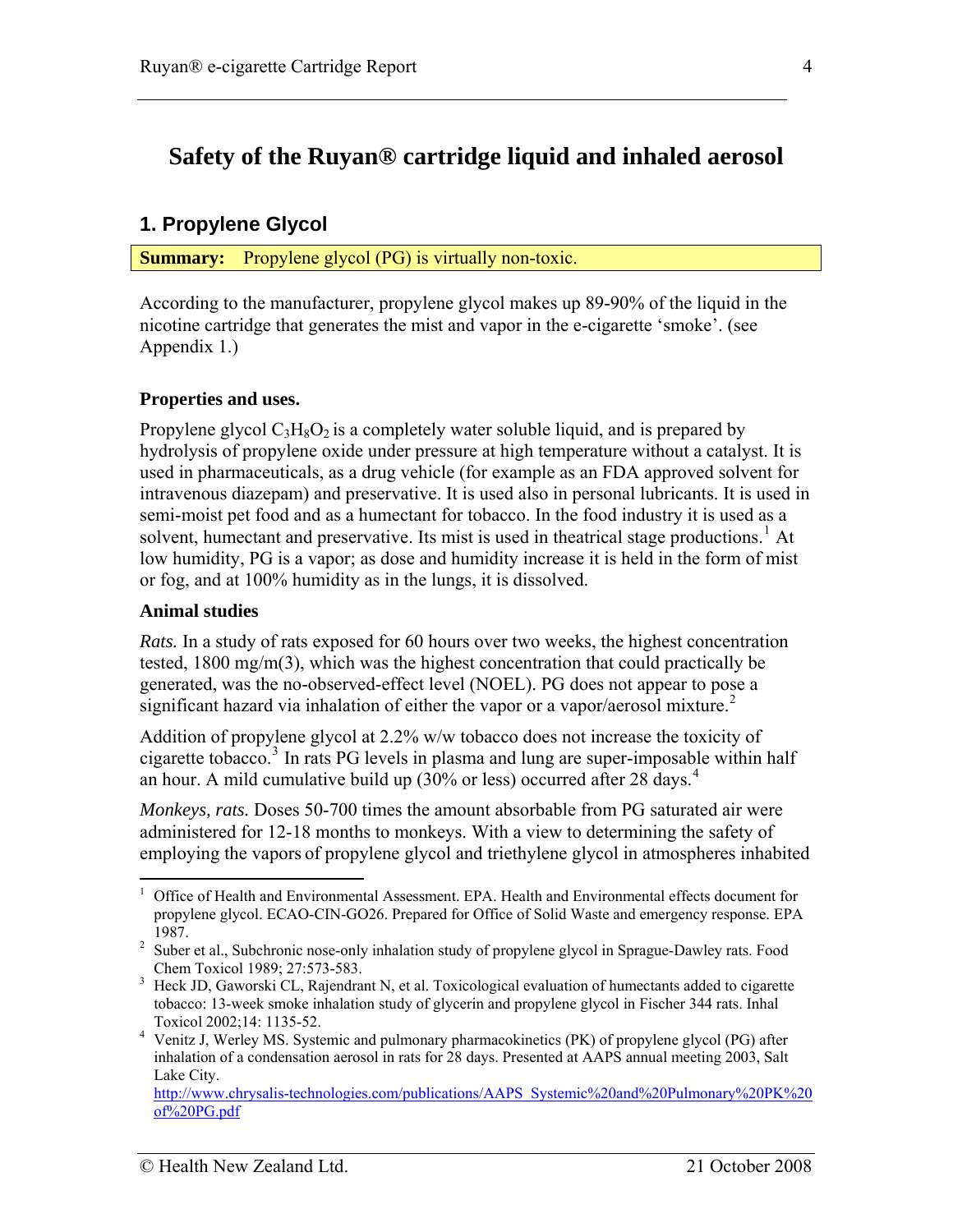by human beings, monkeys and rats were exposed continuously to high concentrations of these vapors for periods of 12 to 18 months. Equal numbers of control animals were maintained under physically similar conditions. The doses administered represented 50 to 700 times the amount of glycol the animal could absorb by breathing air saturated with the glycol.

Comparative observations on the growth rates, blood counts, urine examinations, kidney function tests, fertility and general condition of the test and control groups, exhibited no essential differences between them with the exception that the rats in the glycol atmospheres exhibited consistently higher weight gains.<sup>[5](#page-4-0)</sup>

#### **Propylene glycol in humans**

The toxicology website <http://toxnet.nlm.nih.gov/> was searched for PG, using terms such as human, aerosol, NOEL, carcinogenicity, inhalation. A review of PG has concluded it is safe for use in cosmetics at concentrations up to  $50\%$ .<sup>[6](#page-4-1)</sup>

*Absorption.* PG vapor has 100% deposition efficiency in human airways.<sup>[7](#page-4-2)</sup>

It is partly absorbed on inhalation. PG is absorbed completely from the gastrointestinal tract and partly and partly through the skin.

*Metabolism.* It is metabolized to lactic acid and pyruvic acid, and further oxidized to glycogen or carbon dioxide and water. In man, approximately 20-25% of the PG is eliminated unchanged via the kidney.

*Inhalational safety in children.* In a series of experiments to control airborne infections, over 105 children were subjected to bactericidal concentrations of propylene glycol in the wards of a children's convalescent home in experiments conducted over 3 years.

*Method.* Six wards of the Children's Seashore House in Atlanta containing 105 bedfast children aged 3 to 15 years were divided into 3 control and 3 undergoing vaporization for 3 week periods with 2 to 3 days between, before the control wards become vaporized, and the vaporized wards became controls. This rotation continued for 7 months. The PG was heated to vaporize it, but not above 80 degrees C, and vaporization continuously maintained a concentration of 0.069 mg per liter. (0.07 ppm)

*Results.* No ill effects were reported. In the first year, 100 infections occurred in control wards without PG, and 5 in wards with PG vaporization, with rates of 0.18 per week and 0.09 per week respectively. Most of the upper respiratory infections in control wards were common colds, suggesting the PG is also virucidal.<sup>[8](#page-4-3)</sup>

<span id="page-4-0"></span><sup>5</sup> Robertson OH, Loosli CG, Puck TT, Wise H, Lemon HM, Lester Jnr, W. Tests for the chonic toxicity of propylene glycol and triethylene glycol on monkeys and rats by vapour inhalation and oral administration.

J Pharmacol Exper Therapeutics 1947; 91:52-76.

<span id="page-4-1"></span><sup>&</sup>lt;sup>6</sup> Anonymous. Final Report on the Safety Assessment of Propylene Glycol and Polypropylene Glycols J Am College of Toxicology. 1994; 13: 437-491. Final draft.

<span id="page-4-2"></span><sup>&</sup>lt;sup>7</sup> Soderholm SC, Anderson DA, Utell MJ et al. Method of measuring the total deposition efficiency of volatile aerosols in humans. J. Aerosol Science. 1991; 22: 917-26. volatile aerosols in humans. J. Aerosol Science. 1991; 22: 917-26.<br><sup>8</sup> Harris TN and Stokes Jnr, J. Summary of 3-year study of the clinical application of the disinfection of air

<span id="page-4-3"></span>by glycol vapour. Am. J. Med Sci. 1945; 209:152-156.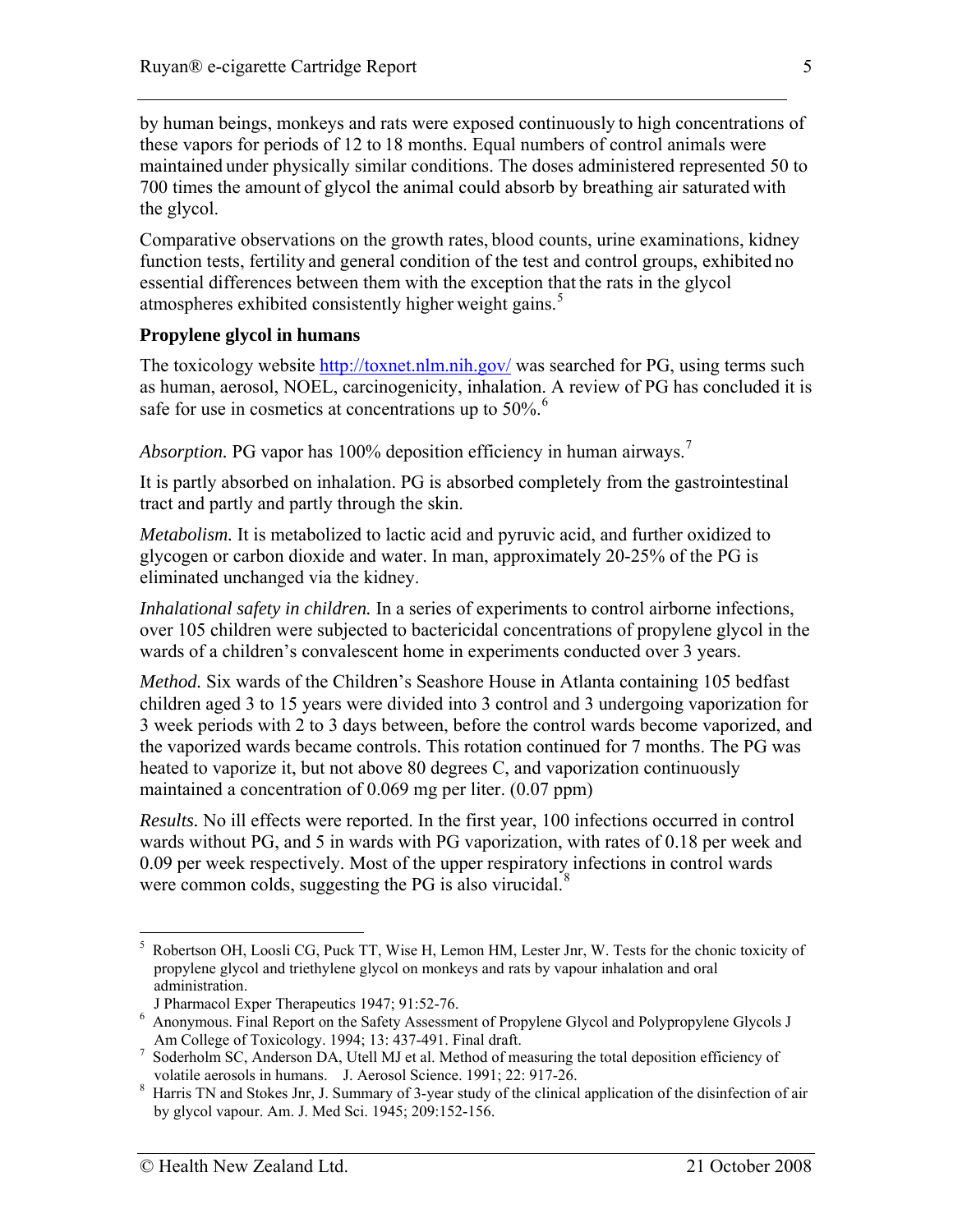*Inhalational safety in adults.* The website [www.pneumotox.com](http://www.pneumotox.com/) devoted to inhalational toxicology, registers one case report of bronchospasm<sup>[9](#page-5-0)</sup> but no other adverse effects.

Repeated exposure to inhalations of theatrical smoke, including PG, was studied by Varughese and colleagues<sup>[10](#page-5-1),[11](#page-5-2)</sup> in 101 employees at 19 sites. They did not report propylene glycol effects separately. They found wheezing and chest tightness correlated with higher cumulative exposure to smoke over the previous 2 years. Glycol fogs in particular were associated with acute cough and dry throat. Those with greater proximity to fog source showed significantly decreased lung function.

*Carcinogenicity.* There is no evidence that PG is a carcinogen.

*PG exposure per puff of the Ruyan® e-cigarette.* The cartridge of the Ruyan® e-cigarette contains approximately 1g of PG, of which 0.9 g is extractable from the pad. The concentration of PG in the mouth from one drag of the Ruyan® e-cigarette (900 mg per cartridge, 300 puffs  $=$  3mg) is 3 mg per mouthful.

*PG exposure per day of using Ruyan® e-cigarette.* If the cartridge lasts 2-3 days as expected, then the inhaled dose is 0.3 to 0.45 g per day, and if used more intensively, could result in 0.9 g of PG inhaled and probably absorbed.

*No-observed-effects level* (NOEL) and *RfD (reference dose)* for humans for sub-chronic (less than a lifetime) and chronic inhalational exposure to PG is estimated by US EPA at 116 mg per 70 Kg human. This level, derived from rat studies, allows a safety factor of [1](#page-3-5)00, 10 for inter-species extrapolation, and 10 to allow for susceptible individuals.<sup>1</sup> This NOEL, however, is artificially low – an artefact of PG's low vapor pressure, as the researchers could not ensure higher concentrations of PG into the air breathed by the rats.

*Inhalational Minimal Risk Levels* (MRLs). No MRLs for acute- or chronic-duration inhalation exposure to propylene glycol were derived because data are insufficient.<sup>[12](#page-5-3)</sup>

**Inhalation threshold.** The USEPA has developed no inhalation threshold value for it, nor has Cal/EPA. Inhalation toxicity is not an issue.

<span id="page-5-0"></span><sup>9</sup> Spreux A, Boyer A, Baldin B, et al. Toux et crise d'asthme declenchees par le propylene glycol. Propylene glycol-induced cough or asthma. A case report. Therapie 1996 ; 51 : 561-562.

<span id="page-5-1"></span><sup>&</sup>lt;sup>10</sup> Varughese S, Teschke K, Brauer M, Chow Y, van Netten C, Kennedy SM. Effects of theatrical smokes and fogs on respiratory health in the entertainment industry. Am J Ind Med. 2005

<span id="page-5-2"></span>May;47(5):411-8.<br><sup>11</sup> Teschke K, Chow Y, van Netten C, Varughese S, Kennedy SM, Brauer M. Exposures to atmospheric

<span id="page-5-3"></span>effects in the entertainment industry. J Occup Environ Hyg. 2005 May;2(5):277-84. 12 ATSDR (Agency for Toxic Substances and Disease Registry.) Toxicological profile for ethylene glycol and propylene glycol. Sept 1997. [http://www.atsdr.cdc.gov/toxprofiles/tp96-c2.pdf at p.108.](http://www.atsdr.cdc.gov/toxprofiles/tp96-c2.pdf%20at%20p.108)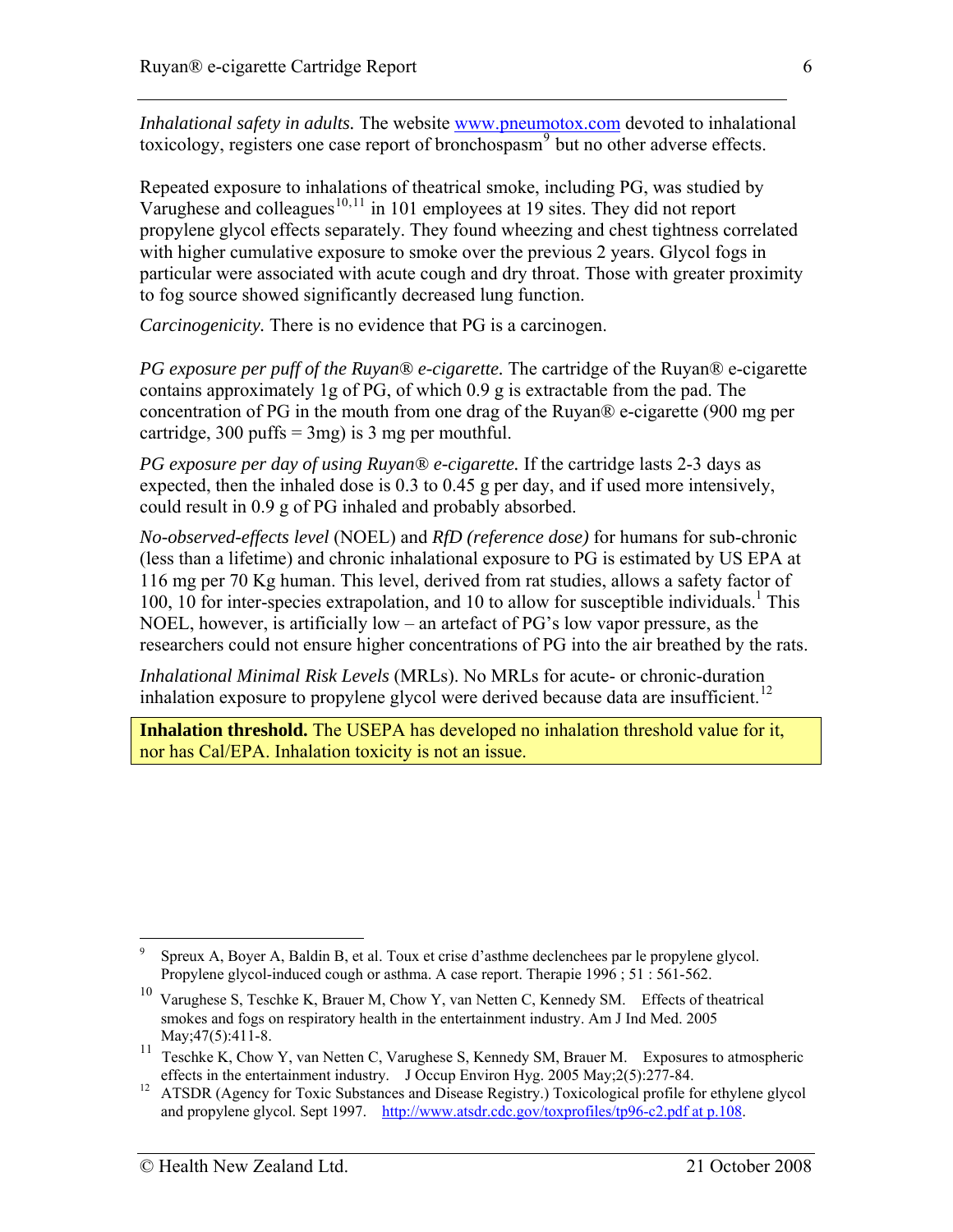## <span id="page-6-0"></span>**2. Tobacco flavor, Nitrosamines and MAO inhibitor effects**

#### **2.1 Tobacco flavor**

*In cartridges dated November and December 2007*: The fragrance, odor and taste of tobacco remained The manufacturer's recipe (Appendix 1) suggested that these attributes came from a flavor base containing tobacco extract weighing 6 mg per cartridge.

*In cartridges dated June 2008:* The tobacco odor is not obtained.

*In both 2007 and 2008 cartridges* the cartridge liquid does not behave like tobacco:

Note: Flavors and fragrances have not been tested. See Appendix 1.

#### **2.2 Tobacco-specific nitrosamines**

*Rationale.* Trace levels are found in all nicotine products extracted from tobacco; higher levels suggest the presence of tobacco. Very low levels suggest the e-cigarette cartridge liquid is tobacco free.

*Method.* Labstat method TWT-333. Determination of tobacco specific nitrosamines (TSNAs) in whole tobacco, modified for the e-cartridges supplied, using LC-MS/MS.

*Laboratory.* Labstat International ULC, Kingston, Ontario, Canada.

*Results.* TSNAs, found only in tobacco, were not found in the Ruyan® e-cigarette cartridge liquid except at trace quantity, at a very low level uncharacteristic of tobacco.

**Table 2.2 Tobacco specific nitrosamines (TSNAs) in the cartridge liquid of the Ruyan** ® **e-cigarette, November 2007** 

| <b>Nicotine</b>       | Sample<br>ID | <b>NNN</b>                    | <b>NAT</b>                    | <b>NAB</b>                           | <b>NNK</b>                    | <b>TSNAs</b>          |
|-----------------------|--------------|-------------------------------|-------------------------------|--------------------------------------|-------------------------------|-----------------------|
| Per<br>Cartridge      |              | (ng/cartridge)<br>Observation | (ng/cartridge)<br>Observation | (ng/cartridge)<br><b>Observation</b> | (ng/cartridge)<br>Observation | ng/cartridge<br>total |
|                       |              | <b>BDL</b>                    | <b>BDL</b>                    | NQ                                   |                               |                       |
| 0 <sub>mg</sub>       | 073277       |                               |                               |                                      | 0.260                         | 0.260                 |
| 6 mg                  | 073278       | 1.42                          | 1.02                          | BDL                                  | 0.628                         | 3.068                 |
| $11 \text{ mg}$       | 073279       | 1.83                          | 1.36                          | NQ                                   | 1.01                          | 4.200                 |
| $16 \text{ mg}$       | 073280       | 3.87                          | 2.16                          | 0.693                                | 1.46                          | 8.183                 |
| Labstat $2007^{13}$ . |              |                               |                               |                                      | Average TSNAs                 | 3.928                 |

 $BDL = Below$  the limit of detection.  $NO = Not$  quantifiable.

TSNA = tobacco specific nitrosamines. NAB= nitrosoanabasine

NNN= nitrosonornicotine, NAT= nitrosoanatabine,

NNK= 4-nitrosomethylamino-1-(3-pyridyl)-1-butanone

*Comment. 1)* Tobacco-specific nitrosamines (TSNAs) were found, equal to 8 ng, in the 1 g of liquid of the 16 mg cartridge. This amount is extremely small, equal for example, to the amount reported to be present in a nicotine medicinal patch. (8 ng in  $1g =$  eight parts per trillion).

2) These very small amounts traces are likely to be due to the fact that even medicinal grade nicotine is extracted from tobacco.

<span id="page-6-1"></span> $\overline{a}$ <sup>13</sup> Rickert W. Determination of Tobacco specific Nitrosamines by LC-MS/MS. Project NZ9. Nov.30, 2007. Labstat International ULC. Kingston Ontario, Canada.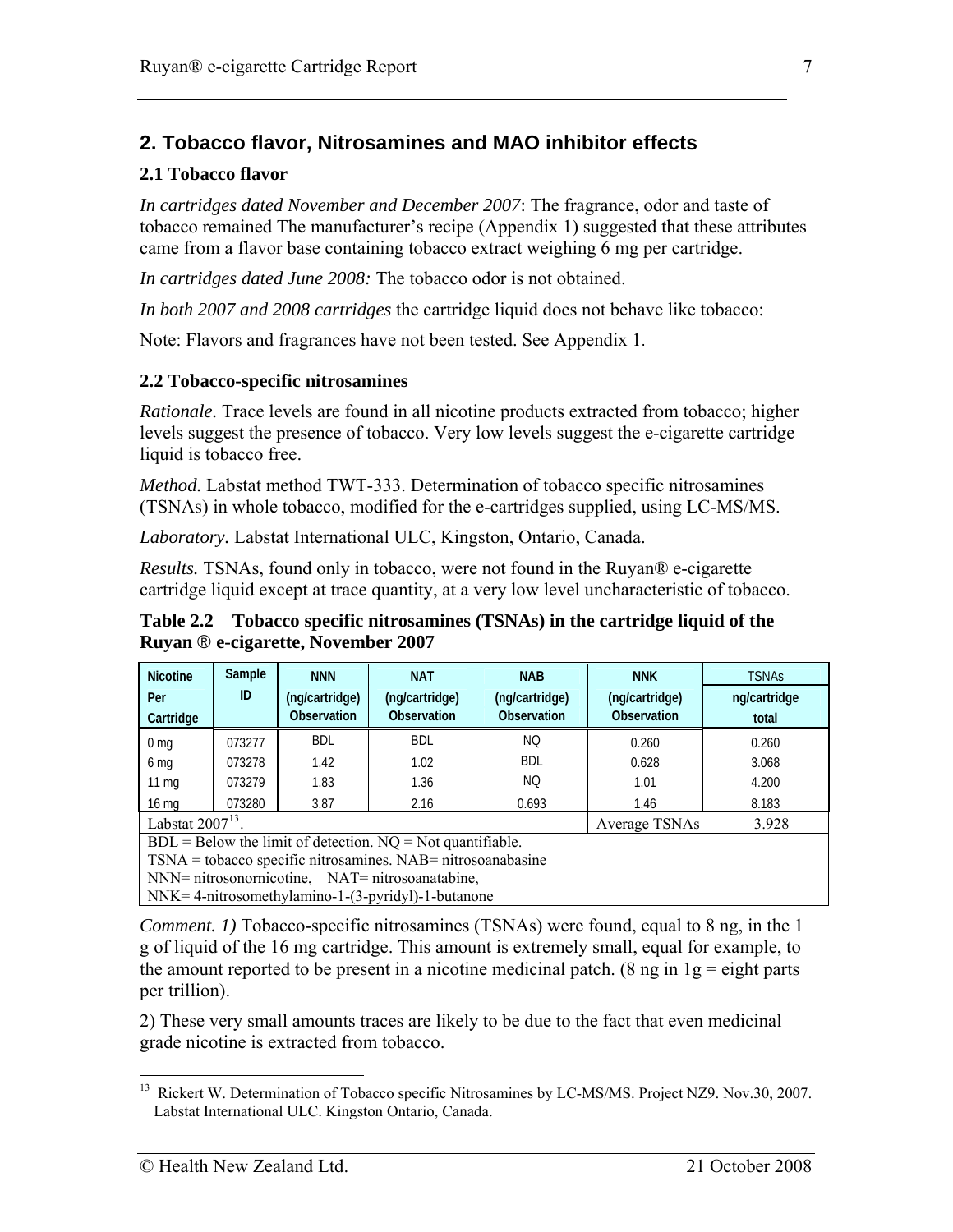<span id="page-7-0"></span>3) The level in the 16 mg nicotine cartridge, for example, is 31 times the level in the 0 mg cartridge.

On a daily dose basis, TSNAs in the 16 mg nicotine e-cartridge are 1200 times less than in the tobacco of 20 manufactured cigarettes, and 3000 times less than the daily dose in a can of Swedish moist snuff<sup>[14](#page-7-1)</sup>

*Conclusion.* The Ruyan® e-cigarette cartridge does not contain carcinogenic levels of TSNAs, in that no product containing these trace levels has been shown to cause cancer.

## **2.3 Monoamine oxidase**.

*Rationale.* MAO, an enzyme naturally found in blood platelets and the brain, metabolises dopamine, also known as the pleasure drug. When this process is inhibited by known MAO inhibitors in tobacco smoke, dopamine tends to accumulate, reinforcing the effect of nicotine. The question is whether e-cigarette cartridge liquid also acts to inhibit MAO and reinforce the addictive effect of nicotine, or whether it acts like pure nicotine.

*Method.* Samples of the liquid contained in the Ruyan e-cigarette cartridges were tested with a monoamine oxidase (MAO) enzyme activity assay which employs the fluorescent MAO substrate kynuramine, and the effect compared with that from tobacco extracts including a nicotine-free tobacco.

*Laboratory.* ESR Porirua NZ, a Crown Research Institute.

*Results.* Monoamine oxidase (MAO) enzymes both A and B, were strongly inhibited by tobacco smoke extracts but the cartridge liquid alone had no such effect<sup>[15](#page-7-2)</sup>.

*Conclusion.* The Ruyan E-cigarette cartridge liquid does not behave like a tobacco extract. The absence of a MAO inhibitor effect means the e-cigarette has no detectable addictive potential beyond that of nicotine alone.

## **3. Tests conducted**

#### **3.1 Direct measurement of e-cigarette mist**

Mist can be extracted by syringe from the mouth-end of the e-cigarette, but activation of the electronic micro-circuit requires lip pressure on the mouth end. Unless the circuit is activated, vaporization of nicotine will not occur nor will propylene glycol mist be created. The LED when it lights up at the tip of the e-cigarette, indicates the circuit is activated. But in addition, visible mist of propylene glycol has to be extracted. As the aim is to detect for possible harm, a rich thick mist is preferable.

<span id="page-7-1"></span> $14$ 14 Wahlberg I. Tobacco-specific nitrosamines in unburnt New Zealand tobaccos. Report to Health New Zealand Ltd. Swedish Match 2004. [www.smokeless.org.nz/snuffregulations.htm](http://www.smokeless.org.nz/snuffregulations.htm) at Table 2.

<span id="page-7-2"></span><sup>&</sup>lt;sup>15</sup> Lewis A. Investigation into the effect of RUYAN cartridge exposure on Monoamine oxidase enzyme activity *in vitro*. ESR October 2007.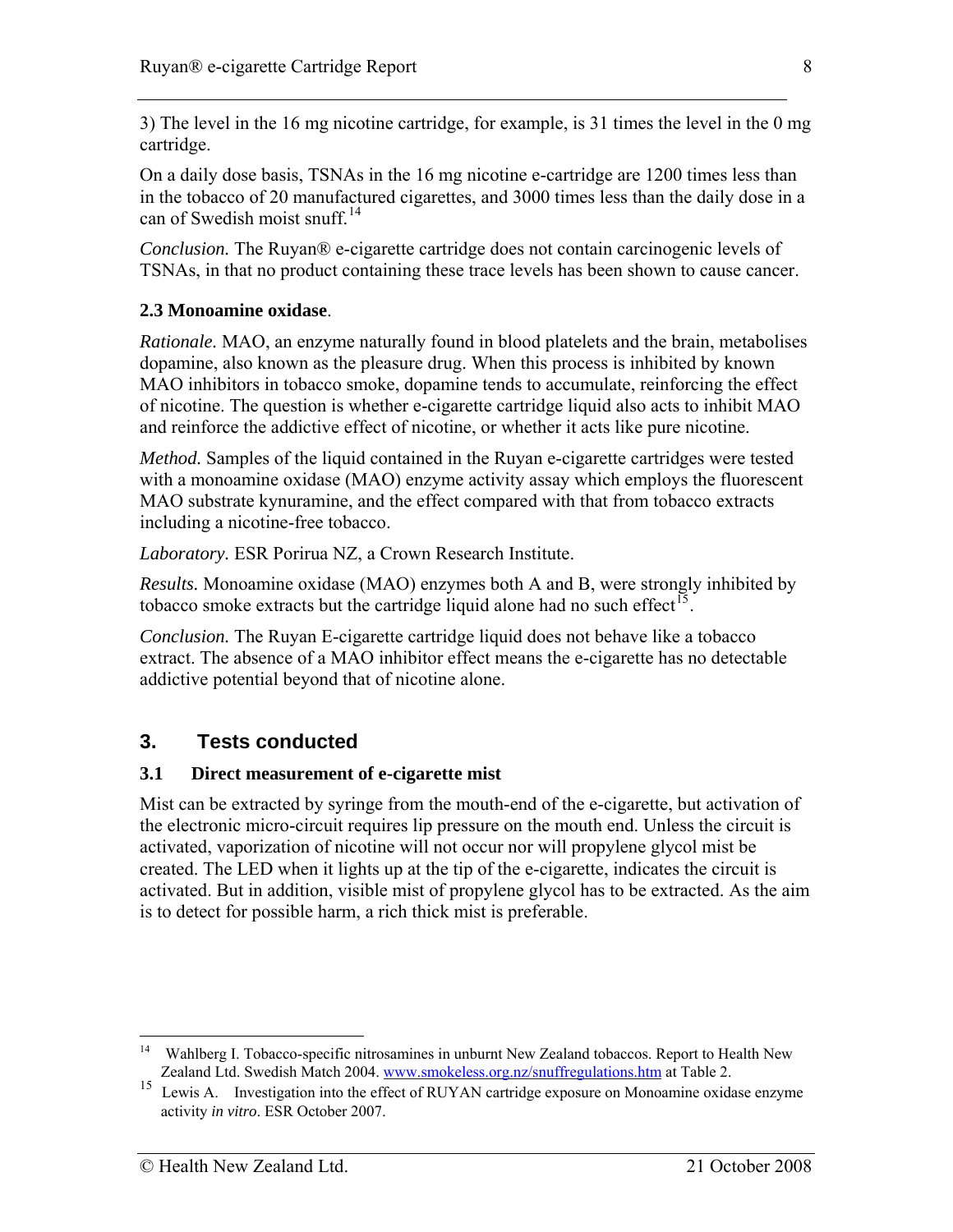### **3.1.1 In e-cigarette mist, analyzed by GC-MS**

*Rationale.* 60 ml was the average puff volume manufactured cigarette smokers smoking four cigarettes each;<sup>[16](#page-8-0)</sup> and until proved otherwise, it is assumed that e-cigarette users will draw the same puff volume.

*Method.* 60 ml of e-cigarette mist was extracted by gas-tight syringe from an 11mg e-cigarette – mist as would be delivered to the mouth by an e-cigarette user, and connected to a type II ATD (thermal desorption tube) and analyzed qualitatively by GC-MS.

*Laboratory.* Hill Laboratory, Hamilton, New Zealand.

*Results.* The mist contained propylene glycol, ethyl alcohol; nicotine and acetaldehyde were minor peaks. A different analysis is required to determine whether this acetaldehyde is artefact or not, as acetaldehyde could have been due to heating of the ethyl alcohol during GC-MS measurement. Other compounds included pyridine and acetone (probably from coffee extract flavoring). Acrolein was not detected.<sup>1</sup>

#### **3.1.2 In e-cigarette mist, analysed quantitatively by SIFT-MS**

*Rationale.* The SIFT-MS method is well adapted to simultaneously and very accurately analyze the concentration of many volatile gases in real time, once the gases of interest are known. Most of the toxicity of cigarette smoke is due to volatiles.

*Method.* A disposable plastic syringe (nominally 30 and 60 ml; see Results section) was connected to the e-Cigarette using a short length of plastic tubing (less than 5 cm long). A moderately rapid pull on the syringe plunger was used to simulate a smoker's puff and hence actuate the e-Cigarette's heating system to volatilize the solvent and dissolved substances, such as nicotine.

The entire contents of the syringe were then injected into a Tedlar sampling bag filled with a specific volume of laboratory air (nominally 1 and 3 L; see Results section). The bag was then analyzed using a Syft Technologies Voice200(R) SIFT-MS instrument.

*1. 38 milliliter puff.* In this experiment, a 30-ml syringe was used. When fully extended, this corresponds to a puff of approximately 38 ml. This sample was then injected into one liter of air in a 1-L Tedlar sampling bag.

*2. 58 ml puff.* In this experiment, a 60-ml syringe was used. A 58 to 60 ml puff was taken in the same way as for the 38-ml puff, and then injected into three liters of air in a 3-L Tedlar sampling bag, before analysis.

<span id="page-8-0"></span><sup>&</sup>lt;sup>16</sup> Laugesen M, Epton M, Frampton C, et al. Toxicity comparison of roll-your-own and factory-made cigarettes. In preparation.

<span id="page-8-1"></span><sup>&</sup>lt;sup>17</sup> Graves I. Report no. 468304. 60 ml sample of mist from 11 mg nicotine e-cigarette cartridge. Thermal desorption tubes. Hill Laboratories. Hamilton New Zealand, 5 September 2008.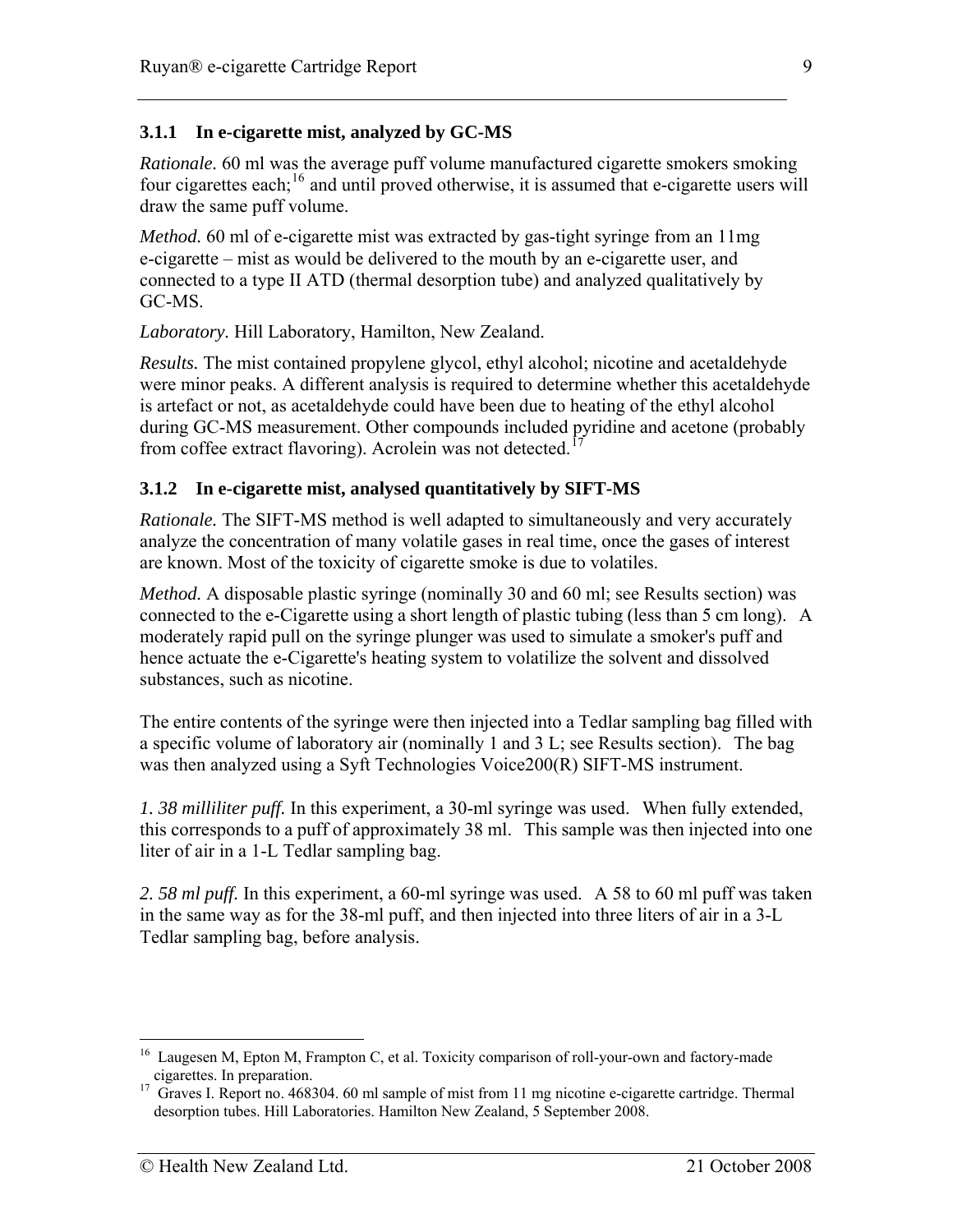*Analytes.* The toxicants selected for study were those identified by Fowles and Dybing in  $2003<sup>18</sup>$  $2003<sup>18</sup>$  $2003<sup>18</sup>$  as the top priority volatile toxicants in cigarette smoke. To these have been added some compounds of interest which are chemically related to propylene glycol. As listed in Table 3.1.2 below.

*Laboratory.* Syft Analytics Ltd, Christchurch, NZ.

*Results.* After correcting for dilution, the most common cigarette smoke toxicants were found to be either completely absent, or present in amounts less than 1 part per million. The results are preliminary only and further testing is recommended. Two experiments were undertaken, as follows:

*1. 38 milliliter puff.* The LED at the tip of the e-cigarette was activated, indicating air was pulled through the e-cigarette. The mean results from analysis of duplicate samples were as follows:

| <b>Compound</b>  | <b>Mean</b>  | <b>Units</b> |
|------------------|--------------|--------------|
| 1,3-butadiene    | not detected | Ppm          |
| Acetaldehyde     | 0.34         | Ppm          |
| Acetone          | 0.16         | Ppm          |
| Acrolein         | not detected | Ppm          |
| Acrylonitrile    | not detected | Ppm          |
| Benzene          | not detected | Ppm          |
| Ethanol          | 100          | Ppm          |
| Ethylene glycol  | not detected | Ppm          |
| Ethylene oxide   | not detected | Ppm          |
| Formaldehyde     | 0.25         | Ppm          |
| Hydrogen cyanide | not detected | Ppm          |
| Cresol           | 0.16         | Ppm          |
| Xylene           | 0.18         | ppm          |
| Nicotine         | *            | ppm          |
| Propylene glycol | 32           | ppm          |
| Propylene oxide  | not detected | ppm          |
| Styrene          | 0.29         | ppm          |

**Table 3.1.2 Compounds measured in 38 ml sample of e-cigarette mist.** 

Note: The limit of detection was 10 ppb and the limit of quantification was 25 ppb for this analysis.

\* see comment on nicotine on next page.

*2. 58 milliliter puff.* Analysis revealed that the concentration of propylene glycol was too high for the SIFT-MS instrument, so a subsequent dilution was made bringing the overall dilution to 1 part puff in 1500 parts air. The results obtained revealed a concentration of approximately 0.5% propylene glycol in the original puff, but did not allow the researchers to gain any reliable quantitative data for the toxicants.

<span id="page-9-0"></span><sup>&</sup>lt;sup>18</sup> J Fowles and E Dybing. Application of toxicological risk assessment principles to the chemical constituents of cigarette smoke. Tob. Control, Dec 2003; 12: 424 - 430.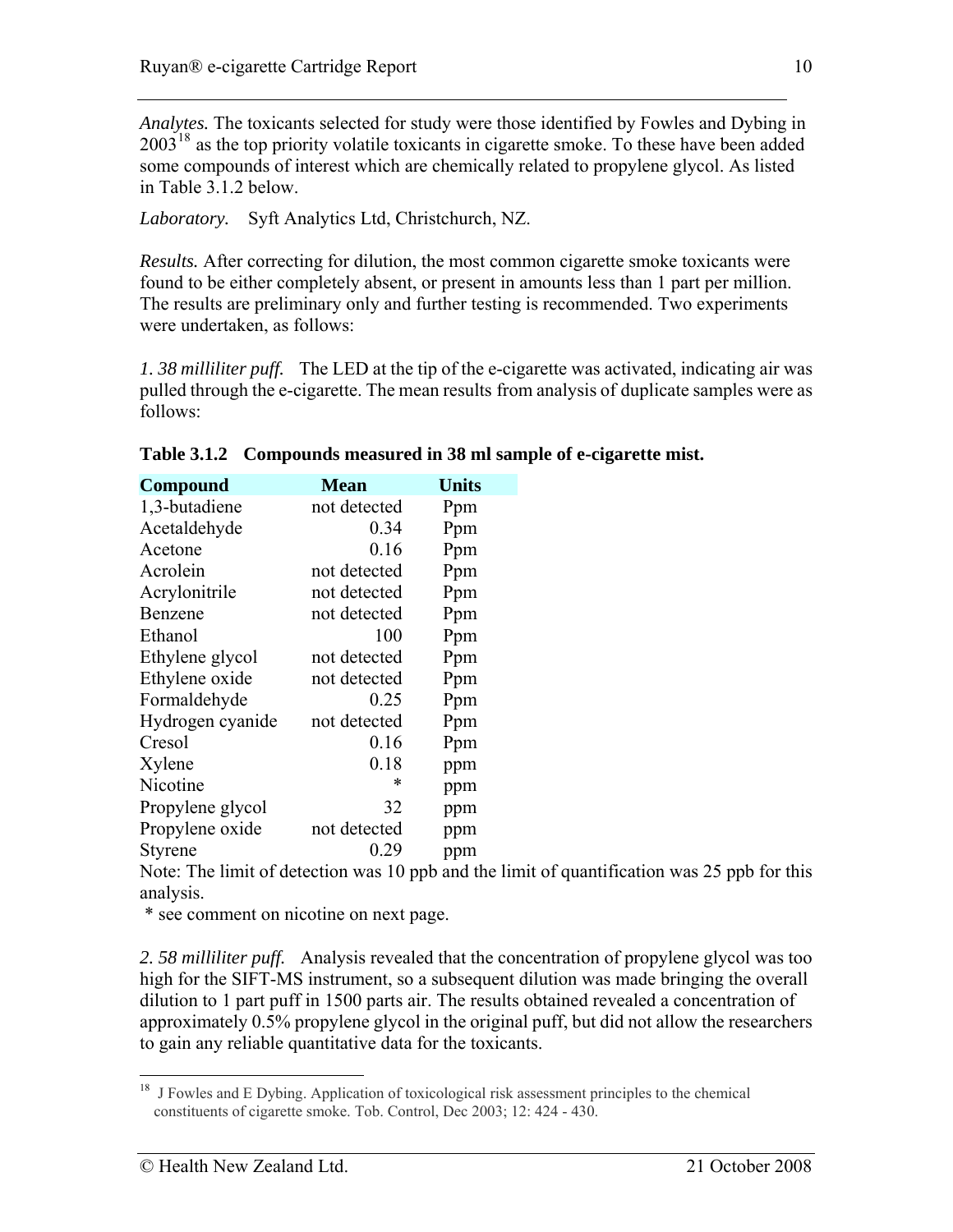<span id="page-10-0"></span>*Comment.* The two experiments using different puff sizes very clearly demonstrate that only the latter part of the puffs results in a substantial dosing of the user with propylene glycol (and hence nicotine). It seems the user will get little benefit from a short puff. Further work is needed to clarify whether this is indeed due to difference in puff volume, or to flow velocity, or to number of puffs from the beginning of the session.

In the first experiment, nicotine was not detected after the 38 ml puff. Nicotine is known to adhere to surfaces, and it may have adhered to the side of the Tedlar bag.

The second experiment, involving the larger puff and a resulting in a very high propylene glycol concentration, reveals that SIFT-MS cannot undertake measurements of puff samples of 58 ml, (similar to the 55 ml puff volume used in the Health Canada method of machine testing cigarettes), which matches more average puff volumes for cigarette smoking. This is because SIFT-MS cannot obtain reliable measurements for trace compounds in the presence of overwhelming quantities of solvent (propylene glycol in this case). Further testing is therefore necessary using GCMS methods.

## **3.2 Measurement of the volatiles in the headspace above the cartridge liquid.**

This method records the volatiles that can be elicited at room temperature in the just opened e-cigarette cartridge.

## **3.2.1 Using Head Space Solid-Phase Micro-Extraction (HS-SPME) and GC-MS[19](#page-10-1)**

*Introduction.* Head Space Solid-Phase Micro-Extraction (HS-SPME) was the sampling technique used to sample the headspace volatiles emitted from the sample upon heating. This involved exposing a conditioned fiber into the headspace of a sealed vial and allowing the volatile compounds in the headspace to absorb onto the fiber surfaces. These volatile compounds were then introduced into the GCMS by exposing the fiber inside the GC injection port where they were stripped off at a high temperature. The compounds detected by the mass spectrometer were Qualified only, i.e. identified by comparison with a mass spectral library and their relative abundances reported. Concentrations for these compounds were not obtained. In order to obtain concentration information the protocol used would need to be changed to include the use of standards, both internal and external.

*Method.* Samples were analyzed using a Shimadzu GCMS-QP2010 gas chromatograph mass spectrometer fitted with a Restek Rtx-WAX fused silica capillary column (30.0m x 0.25mmi.d. x 0.50μm film thickness) coupled in series with a Restek Rtx-1ms fused silica capillary column (15m x 0.25mm id x 0.25μm film thickness).

Sample preparation involved placing the e-cigarette into a 20 ml SPME sample vial where it was then quickly capped. Using a CTC-Combi PAL auto sampler (Shimadzu AOC-5000), samples were incubated for 60 min at 37ºC with their enclosed headspace exposed to a 2 cm long DVB/CAR/PDMS combination SPME fiber (Supelco). During this exposure period the headspace volatiles were absorbed onto the fiber.

<span id="page-10-1"></span><sup>&</sup>lt;sup>19</sup> Sherlock R. Lincoln. Lincoln University, Soil and Physical Sciences Group. [www.lincoln.ac.nz](http://www.lincoln.ac.nz/)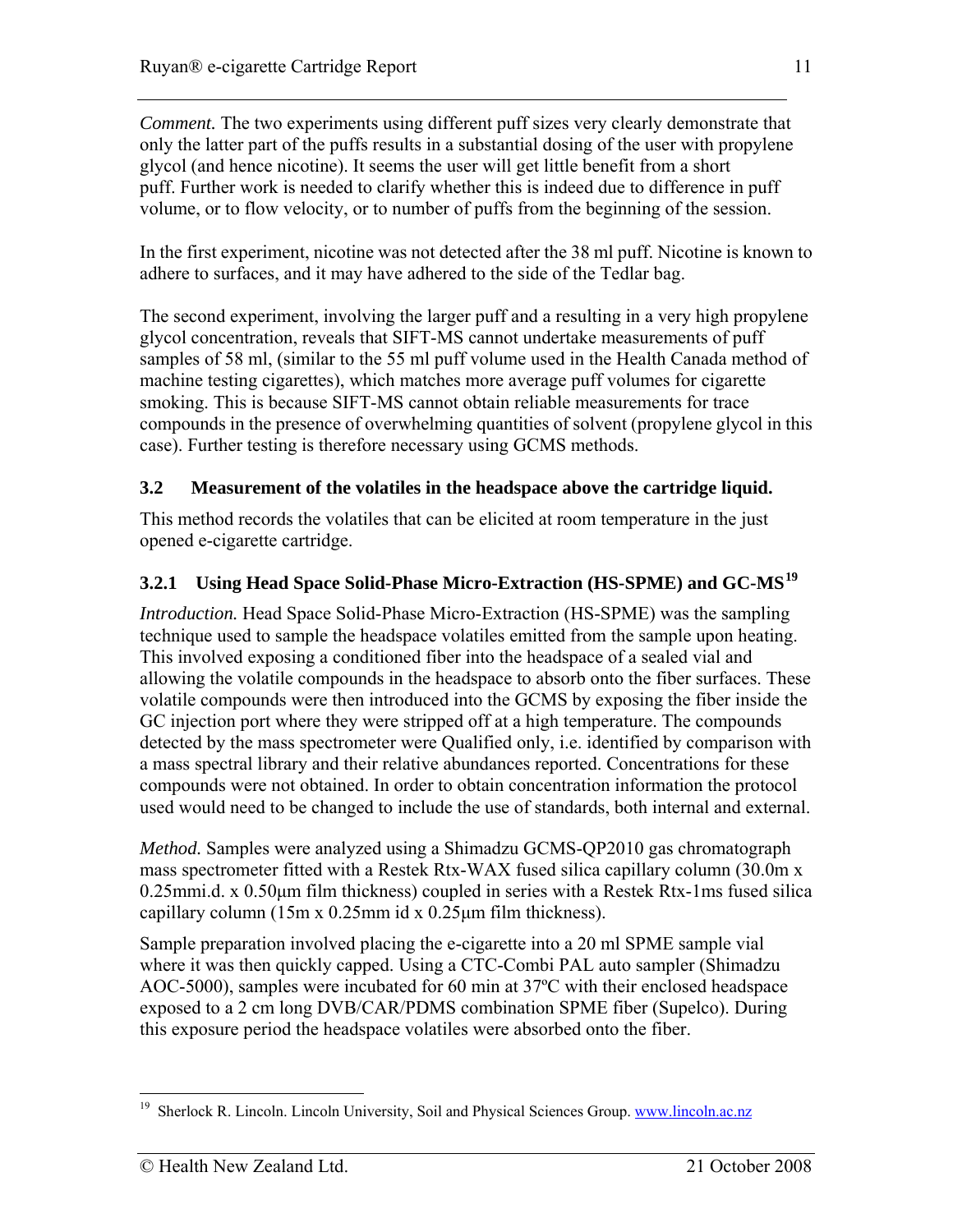Desorption of these volatiles occurred when the SPME fibre was inserted (by the Autosampler) into the heated (250 deg C) injection port of the Shimadzu GCMS-QP2010 gas chromatograph–mass spectrometer. The injection port was then used in Splitless mode operating with a Helium carrier gas linear flow of 25.9cm/s (column flow). The GC columns were held initally at 35 deg C for 5mins, ramped to 100 deg C at 7 deg C/min where it was then ramped to 200 deg C at 3 deg C/min, and then finally ramped to 250 deg C at 7 deg C /min and held for 10mins.

During the elution of the compounds the GC–MS was operated in scan mode at a detector voltage of 1.2kV and electron impact ionisation voltage of 70 eV. All compounds detected were identified by matching their mass spectra with the spectra of reference compounds found in the NIST EPA/NIH Mass Spectral Library database (National Institute of Standards and Technology, NIST05).

*Laboratory*. Lincoln University, Lincoln, Canterbury region, New Zealand.

*Results* For a graphic of the Feb. 2008 run result, also see [www.healthnz.co.nz/Portland2008ECIG.pdf](http://www.healthnz.co.nz/Portland2008ECIG.pdf) The table below summarizes the result. The SIFT-MS tests on mist are still to be completed.

| Table 3.2.1a Screening of cartridge headspace vapor and mist from the e-cigarette |
|-----------------------------------------------------------------------------------|
| (date of manufacture label June 2008) by different methods                        |

| Compound                    | In headspace vapor of Ruyan® e-cartridge<br>Detected YES or NO |                                                                    | In mist of Ruyan <sup>®</sup><br>e-cigarette |
|-----------------------------|----------------------------------------------------------------|--------------------------------------------------------------------|----------------------------------------------|
|                             | <b>HS-SPME</b><br>Detected or not<br>37deg C                   | <b>SIFT-MS</b><br>Mass Screen;<br>ppm,<br>37 deg C.<br>Quantitatve | <b>ATD-GCMS</b><br>Screen<br>Qualitative     |
| Laboratory                  | Lincoln University                                             | <b>Syft Analytics Ltd</b>                                          | Hill Laboratories Ltd                        |
| <b>Main constituents</b>    |                                                                |                                                                    |                                              |
| Propylene glycol            | <b>YES</b>                                                     | <b>YES</b>                                                         | <b>YES</b>                                   |
| Nicotine                    | <b>YES</b>                                                     | Not tested                                                         | <b>YES</b>                                   |
| Alcohol                     | <b>YES</b>                                                     | $YES+++$                                                           | <b>YES</b>                                   |
| <b>Other volatiles</b>      |                                                                |                                                                    |                                              |
| Acetaldehyde                | <b>YES</b>                                                     | YES 5.1 ppm                                                        | <b>YES</b>                                   |
| Acetone                     | YES##                                                          | <b>Not</b><br>tested                                               | YES##                                        |
| Acrolein                    | N <sub>O</sub>                                                 | <b>YES 0.33 ppm</b>                                                | N <sub>O</sub>                               |
| Acrylonitrile               | <b>YES</b>                                                     | BLQ*.                                                              | N <sub>O</sub>                               |
| Benzene                     | NO                                                             | $BLQ*$                                                             | N <sub>O</sub>                               |
| 1,3, Butadiene              | NO.                                                            | $BLQ*$                                                             | N <sub>O</sub>                               |
| $m$ -, $o$ -, $p$ - Cresols | N <sub>O</sub>                                                 | $BLQ*$                                                             | NO                                           |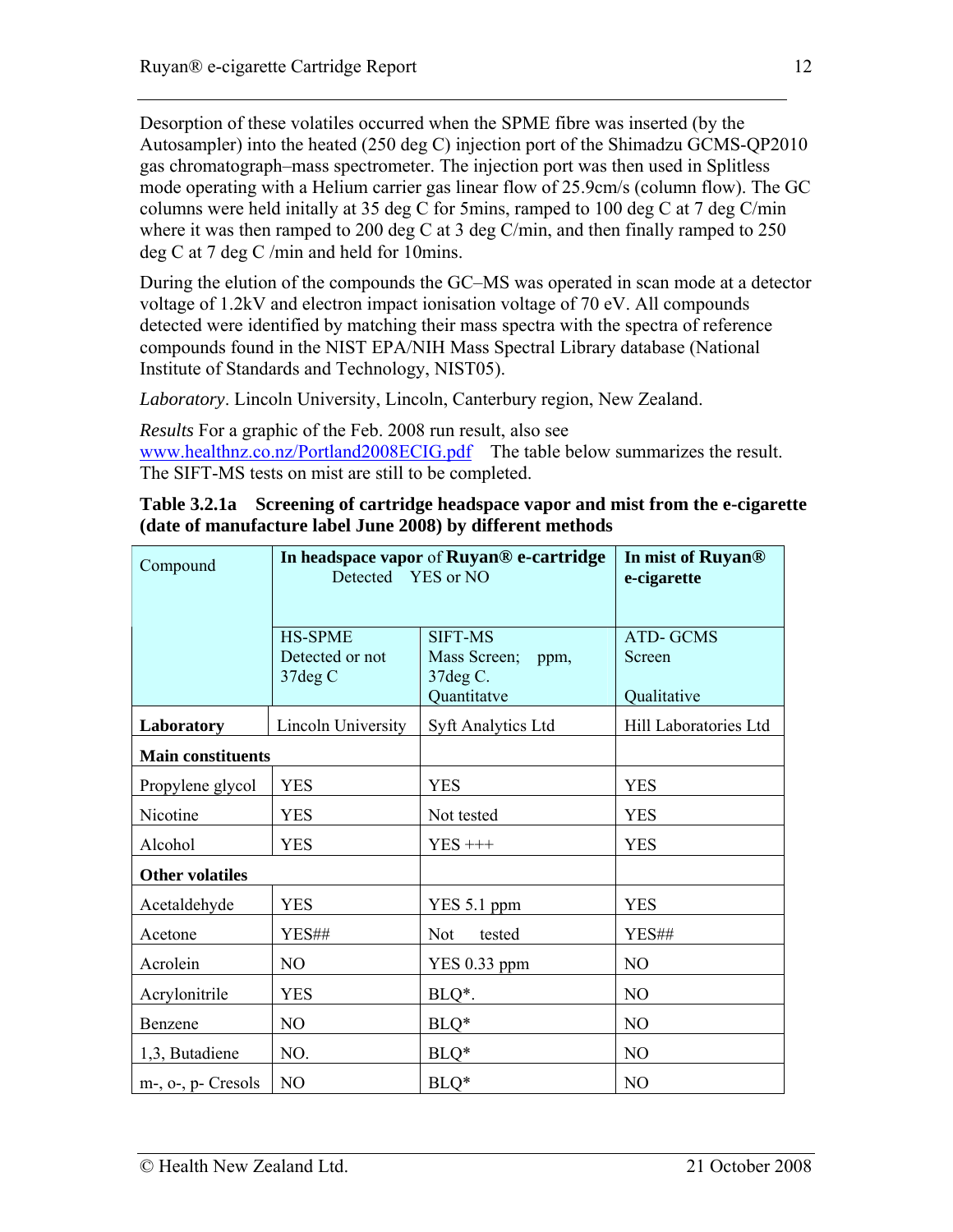| Table 3.2.1a continued |            |                      |                |  |  |
|------------------------|------------|----------------------|----------------|--|--|
| Ethylene oxide         | NO         | Not tested.          | NO             |  |  |
| Hydrogen<br>cyanide    | NO         | $BLQ*$               | N <sub>O</sub> |  |  |
| Styrene                | <b>YES</b> | <b>Not</b><br>tested | NO             |  |  |
| Xylenes                | YES        | Not tested           | N <sub>O</sub> |  |  |

\*BLQ – If present, the quantity is below the limit of quantification of 0.3 ppm or below.). ## in background air.

Langford  $2008^{20}$  $2008^{20}$ 

## **3.2.2 By SIFT-MS (Selected Ion Flow Tube and Mass Spectrograph) method**

*Aim.* To test the headspace of liquid from freshly opened (un-smoked) cartridges after incubation for one hour at 37 deg C, by SIFT-MS method.

*Method.* Ruyan e-Cigarette cartridges (16 mg nicotine; batch 20071228, and 6 mg nicotine, batch 20080627) had their wisp removed and one wisp was placed in each of two 500-ml glass Schott bottles, which were then capped with pierceable septa. Duplicate blank samples of laboratory air were also analyzed for comparison. Bottles were then incubated at 37 °C for approximately 60 minutes prior to analysis.

SIFT-MS analyses gas samples for volatile organic compounds (VOCs) and certain inorganic compounds.<sup>[21](#page-12-1) [22](#page-12-2)</sup> Typically it can accurately detect and quantify these compounds in real time at very low concentrations (usually to parts-per-trillion {ppt} levels), even at breath humidity. SIFT-MS does not employ chromatographic separation and hence cannot perform well when high levels of organic solvents are present. A Syft Technologies Voice $100^{TM}$  instrument was used for this work.

*Laboratory.* Syft Analytics Ltd, Christchurch NZ.

*Results.* Table 3.2.2 shows results of a revised formulation of the cartridge liquid tested in June 2008. Concentrations of all four gases found in the cartridges tested in February 2008 - acetaldehyde, acrolein, benzene and cresols decreased, or were now present in such small quantities that although detectable as being present, were not measurable.

<span id="page-12-0"></span><sup>&</sup>lt;sup>20</sup> Langford V. SIFT-MS Headspace Analysis of Nicotine Cartridges from Ruyan e-Cigarettes. Christchurch. SYFT Ltd. February 2008.

<span id="page-12-1"></span><sup>&</sup>lt;sup>21</sup> C.G. Freeman and M.J. McEwan (2002). "Rapid analysis of trace gases in complex mixtures using Selected Ion Flow Tube–Mass Spectrometry." *Australian Journal of Chemistry*, 55, 491-494.

<span id="page-12-2"></span><sup>&</sup>lt;sup>22</sup> D. Smith and P. Spanel (2005). "Selected ion flow tube mass spectrometry (SIFT-MS) for on-line trace gas analysis." *Mass Spectrometry Reviews*, 24, 661-700.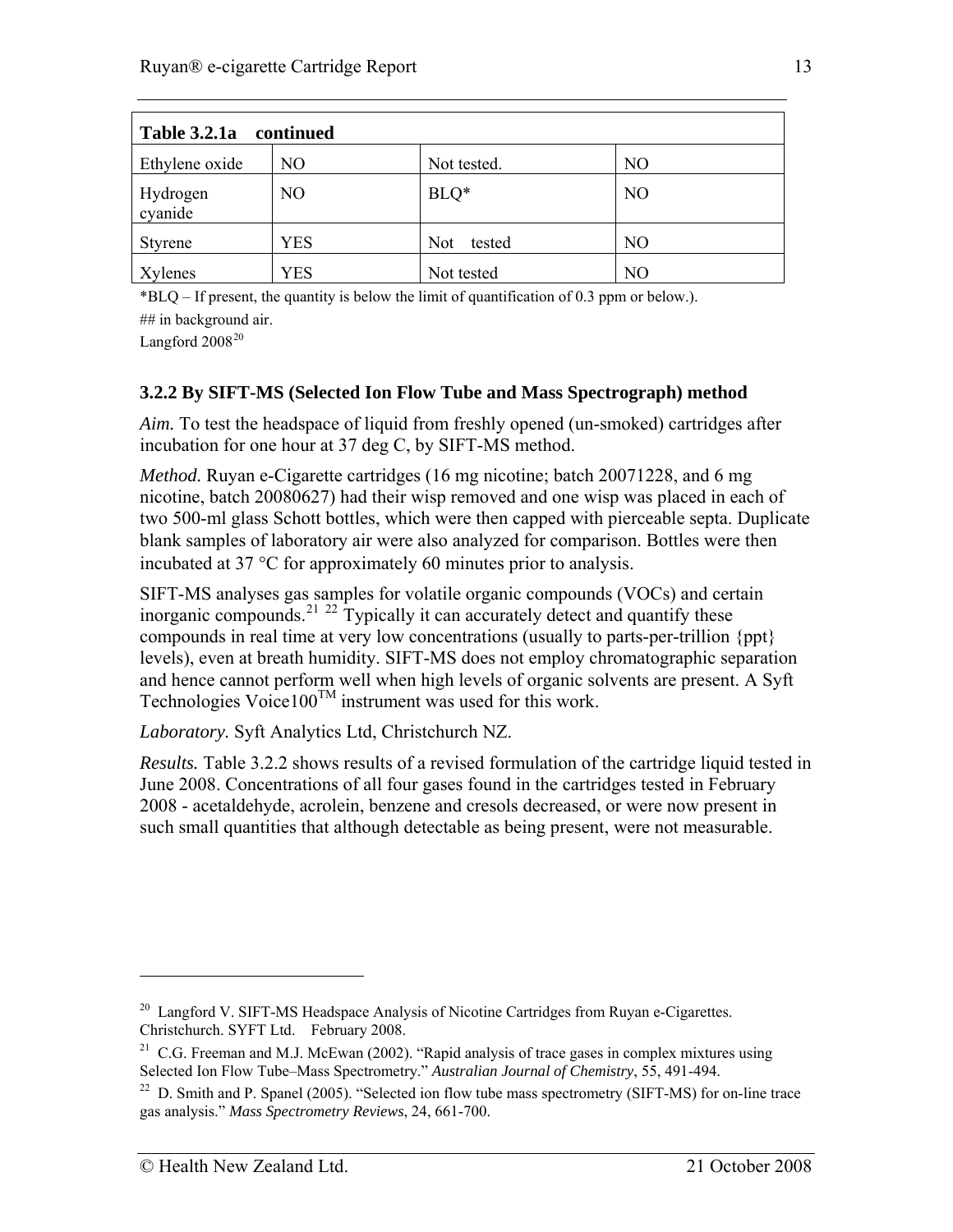| <b>Toxicant</b>               | Net Concentration in headspace of cartridge ppm by volume |                  |  |  |  |
|-------------------------------|-----------------------------------------------------------|------------------|--|--|--|
| Date of manufacture           | December 2007                                             | <b>June 2008</b> |  |  |  |
| Date of test                  | February 2008                                             | August 2008      |  |  |  |
| Acetaldehyde                  | 9.2                                                       | 5.1              |  |  |  |
| Benzene                       | 1.2                                                       | <b>BLQ</b>       |  |  |  |
| 1,3-Butadiene                 | <b>BLQ</b>                                                | Not tested       |  |  |  |
| Hydrogen cyanide              | <b>BLQ</b>                                                | Not tested       |  |  |  |
| Acrolein                      | 1.00                                                      | < 0.33           |  |  |  |
| Acrylonitrile                 | <b>BLQ</b>                                                | Not tested       |  |  |  |
| Cresols (total m-, o- and p-) | 0.19                                                      | <b>BLQ</b>       |  |  |  |
| Propylene oxide               | <b>BLQ</b>                                                | Not tested       |  |  |  |
| Diethylene oxide              | <b>BLQ</b>                                                | Not tested       |  |  |  |

**Table 3.2.2 SIFT-MS headspace analysis of the Ruyan® e-cigarette cartridge (mean of two replicates).** 

Langford 2008<sup>[23](#page-13-0)</sup> Limit of quantification = 0.3 ppm. BLQ means the upper limit is 0.3 ppm.

*Note*: The limits of detection have not been reported. This table will be revised later in 2008 to report the limits of detection achieved. The table as it stands suggests some analytes were present in February 2008 when later testing showed they were not detectable.

*Special note:* After the February tests of the December Manufactured Cartridges showed level of Benzene, albeit at low levels, Ruyan conducted independent tests to determine the exact source of this contaminant. Sources of Propylene Glycol, Nicotine, and each flavoring were tested separately. These tests determined that the source of the contaminant was due to the flavoring. The formula of the flavoring was changed and the updated Cartridges manufactured in June and tested in August shows no detectable level of Benzene.

*Comment*: The concentrations in Table 3.2.2 cannot be converted to micrograms of toxicant in the cartridge. The concentration in inhaled mist is likely to be lower, because with each puff only a minute quantity of cartridge liquid will be vaporized, and greatly diluted by inhaled air. High levels of ethanol were found in the cartridges (identified from the full scans). This meant that the SIFT-MS instrument had to be run at reduced sensitivity for the analysis presented here, with a degraded (higher) limit of quantification (LOQ = 300 ppb). Consequently, some target compounds could not be reported, as all their available ion products suffered significant interference; and for the toxicants reported, the results represent an upper limit to the true concentration in the wisp.

<span id="page-13-0"></span> $^{23}$  Langford V. SIFT-MS Headspace Analysis of Nicotine Cartridges from Ruyan e-Cigarettes. Christchurch. SYFT Ltd. February 2008.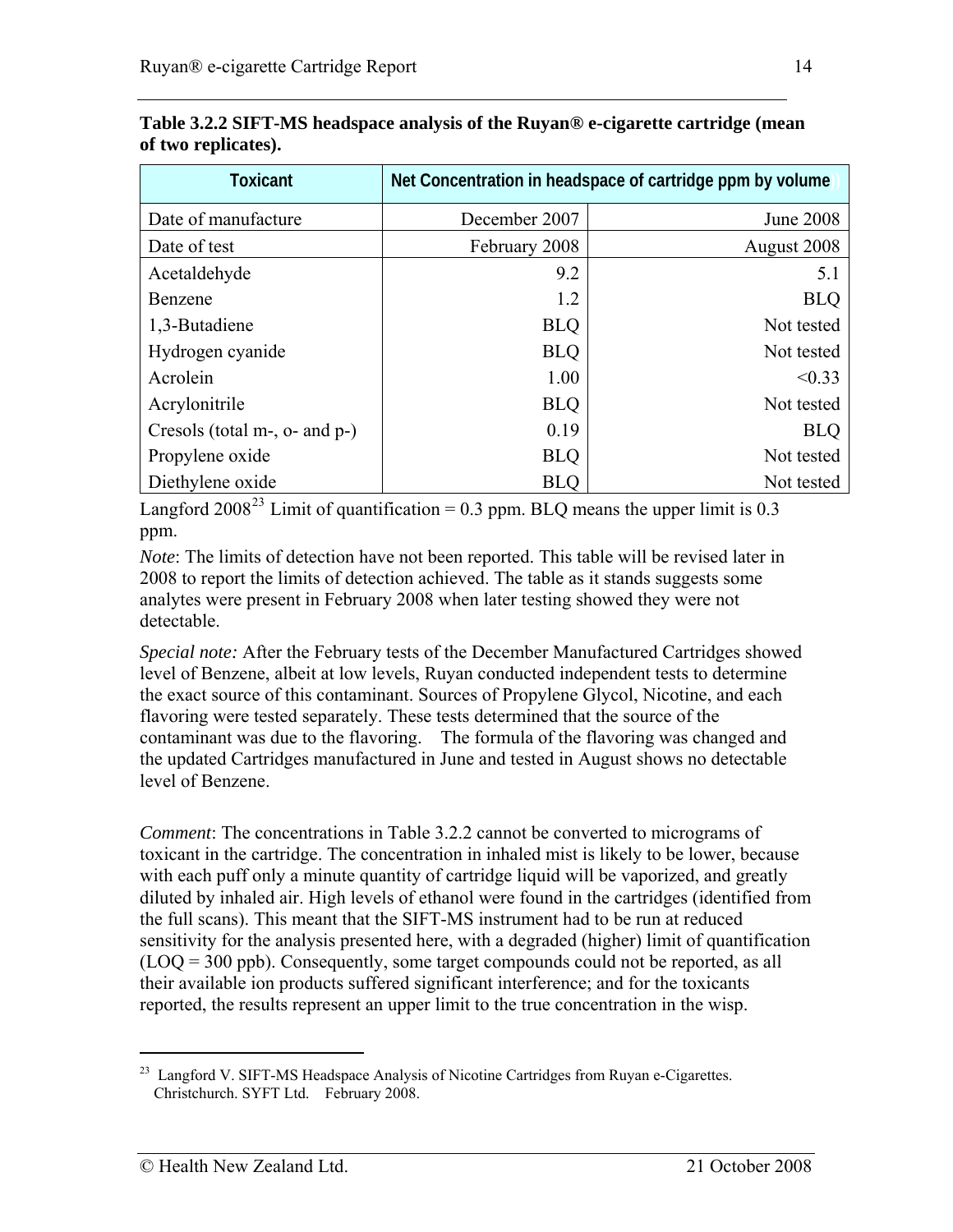- <span id="page-14-0"></span>• Using SIFT-MS, due to interference from alcohol in the Ruyan cartridge, ethylene oxide could not be separated from acetaldehyde. Using HS SPME method, however, ethylene oxide was not detected in the headspace of the Ruyan cartridge, and therefore 5700 ppb (5.1 ppm net) is due to acetaldehyde.
- Acrylonitrile does not register: no response was obtained. Although below the level of quantification of 0.3 ppm, it suggests that acrylonitrile is absent from headspace vapor. As it is absent in the mist (Table 3.2.1).

## **3.3 Measurement of the Ruyan® e-cigarette cartridge liquid.**

## **3.3.1 Polycyclic Aromatic Hydrocarbons**

*Method.* The liquid from 5 unopened cartridges of 0 mg nicotine dated 21 November 2007 were analyzed by extraction with hexane, then partitioned against a solution of potassium carbonate, and dried by passing through a column of sodium sulphate. The concentrated extract was purified by absorption chromatography, followed by gel permeation chromatography, then concentrated and transferred into iso-octane for analysis by GCMS. PAHs were identified by single ion monitoring and quantified against calibration standards prepared from certified analytical standards, using internal standard calibration.

*Laboratory.* Hort Research Food and Biological Chemistry Laboratory, Hamilton NZ.

*Results.* The absolute mass of 34 PAH compounds in the extract of cartridge liquid was measured separately in nanograms. A number of lighter PAHs are present in this extract but it does not contain the higher molecular weight and carcinogenic PAHs such as the benzopyrenes. The PAH content is dominated by fluoranthene and pyrene, the PAHs most commonly detected as combustion residues, and by naphthalenes not listed as cigarette smoke carcinogens.

The concentration of the detected PAHs is relatively constant between the replicate samples that were analyzed, suggesting a common source of ingredient.

Of the 34 PAHs tested, only those rated and listed as carcinogens by the International Agency for Research on Cancer and Californian Environmental Protection Agency, are shown in Table 3.3.1. Four of these carcinogens were detected in both the cartridge liquid, and in the list of the California Environment Protection Agency as cigarette smoke carcinogens. These four carcinogens are not classified as human carcinogens, and do not have any listed cancer potency ratings.

*Comment:* In Table 3.3.1, e-cigarette consumption was assumed to be equal to 20 tobacco cigarettes (one day's use). In fact users may take up to 4 days to exhaust one Ruyan e-cigarette cartridge. The maximum likely dose by e-cigarette for Anthracene, Phenanthrene, 1-Methyl phennanthrene and Pyrene which are not classifiable as carcinogens was no more than 1 percent of the amount obtained from 20 cigarettes.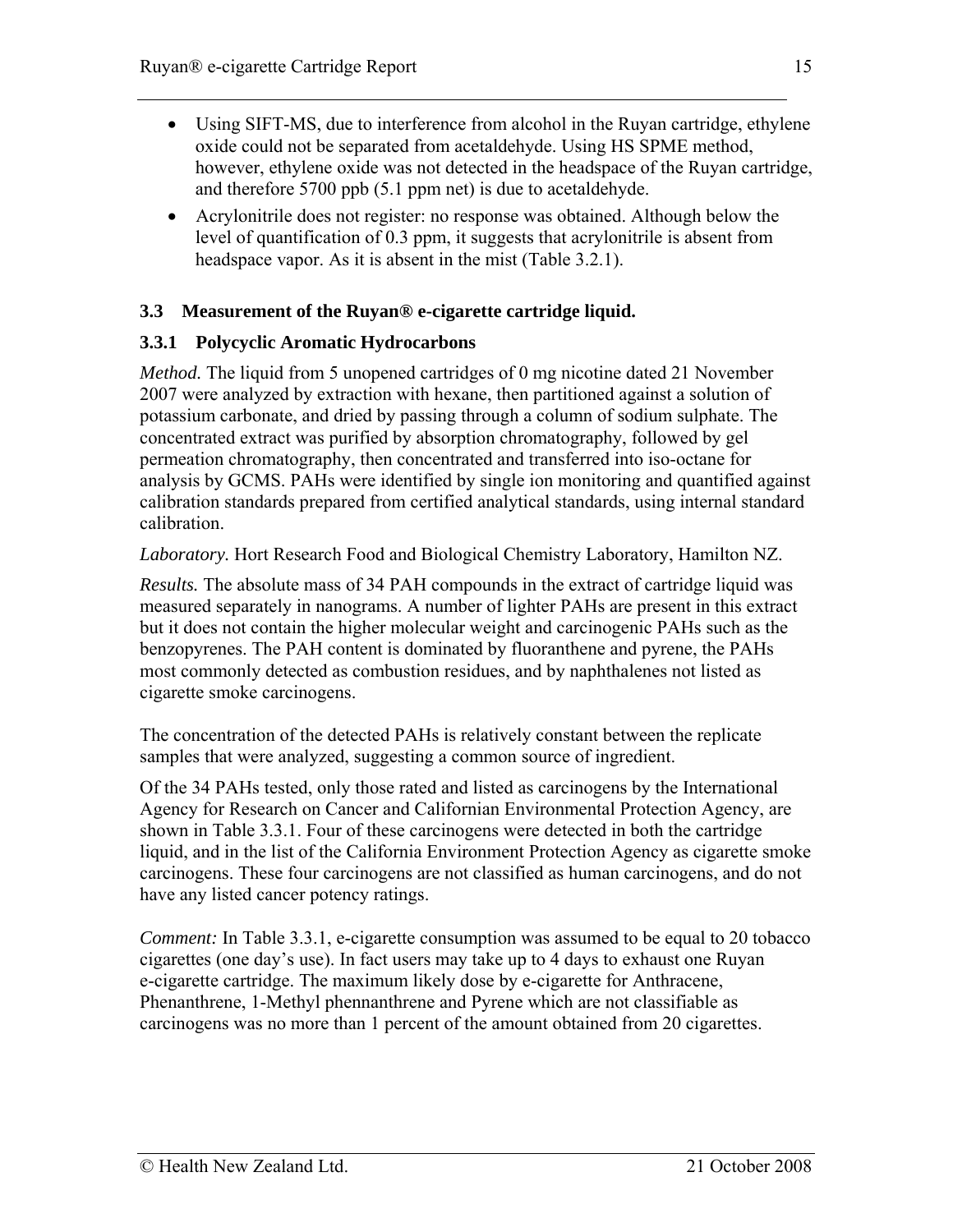*Conclusion.* PAH carcinogens found in cigarette smoke are not detectable in the Ruyan e-cigarette cartridge liquid. PAHs that were detected are not rated as carcinogens by IARC. In particular, the cigarette smoke carcinogen benzalphapyrene was not detected.<sup>[24](#page-15-0)</sup>

| Compound                 | Mean of        | Mean value for            | IARC <sup>26</sup> | PAH in           |
|--------------------------|----------------|---------------------------|--------------------|------------------|
|                          | 5              | mainstream                | Carcinogenic       | e-cigarette      |
|                          | samples        | smoke of one              | status             | liquid as % of   |
|                          | tested.        | manufactured              |                    | amount in        |
|                          | Absolute       | cigarette <sup>25</sup> . |                    | smoke of an      |
|                          | mass           | Absolute mass.            |                    | equivalent       |
|                          |                |                           |                    | number of        |
|                          |                |                           |                    | tobacco          |
|                          |                |                           |                    | cigarettes       |
| Unit                     | ng             | Ng                        | Group              | $\%$             |
| Anthracene               | $\overline{7}$ | 130                       | 3                  | 0.3              |
| Phenanthrene             | 48             | 350                       | 3                  | 0.7              |
| 1-Methyl phenanthrene    | 5              | 30                        | 3                  | 0.9              |
| Pyrene                   | 36             | 130                       | 3                  | 1.4              |
| $Benz(a)$ anthracene     | nd             | 45                        | 2A                 | $\overline{0}$   |
| Chrysene                 | nd             | 50                        | 3                  | $\overline{0}$   |
| Benzo(b) fluoranthene    | nd             | 30                        | 2B                 | $\boldsymbol{0}$ |
| Benzo(k) fluoranthene    | nd             | 9                         | 2B                 | $\overline{0}$   |
| $Benzo(a)$ pyrene        | nd             | 35                        | 2A                 | $\boldsymbol{0}$ |
| $Benzo(e)$ pyrene        | nd             | 16                        | 3                  | $\overline{0}$   |
| Perylene                 | nd             | $\overline{4}$            | $\overline{3}$     | $\overline{0}$   |
| $Indeno(1,2,3-cd)pyrene$ | nd             | 12                        | 2B                 | $\boldsymbol{0}$ |
| Dibenz(ah)anthracene     | nd             | $\overline{4}$            | 2A                 | $\boldsymbol{0}$ |
| $Benzo(ghi)$ perylene    | nd             | 60                        | 3                  | $\boldsymbol{0}$ |

**Table 3.3.1. Polycyclic Aromatic Hydrocarbons in Ruyan e-cigarette cartridge, 0 mg nicotine.**

Human carcinogenicity rating from International Agency for Research on Cancer (IARC) : 2A = probable;  $2B = \text{Possible}$ ; Group 3 =Not classifiable as carcinogen. 1 ng = one billionth of a gram.

<span id="page-15-0"></span> $24$  Benzoalpha pyrene. Hort Research Report to ESR 19 November 2007.

<span id="page-15-1"></span> $^{25}$  Fowles J, Dybing E. Application of toxicological risk assessment principles to the chemical constituents of cigarette smoke. Tobacco Control 2003; 12:424-430, at web Table 1. 26 International Agency for Research on Cancer. Ratings given at web Table 1 as above.

<span id="page-15-2"></span>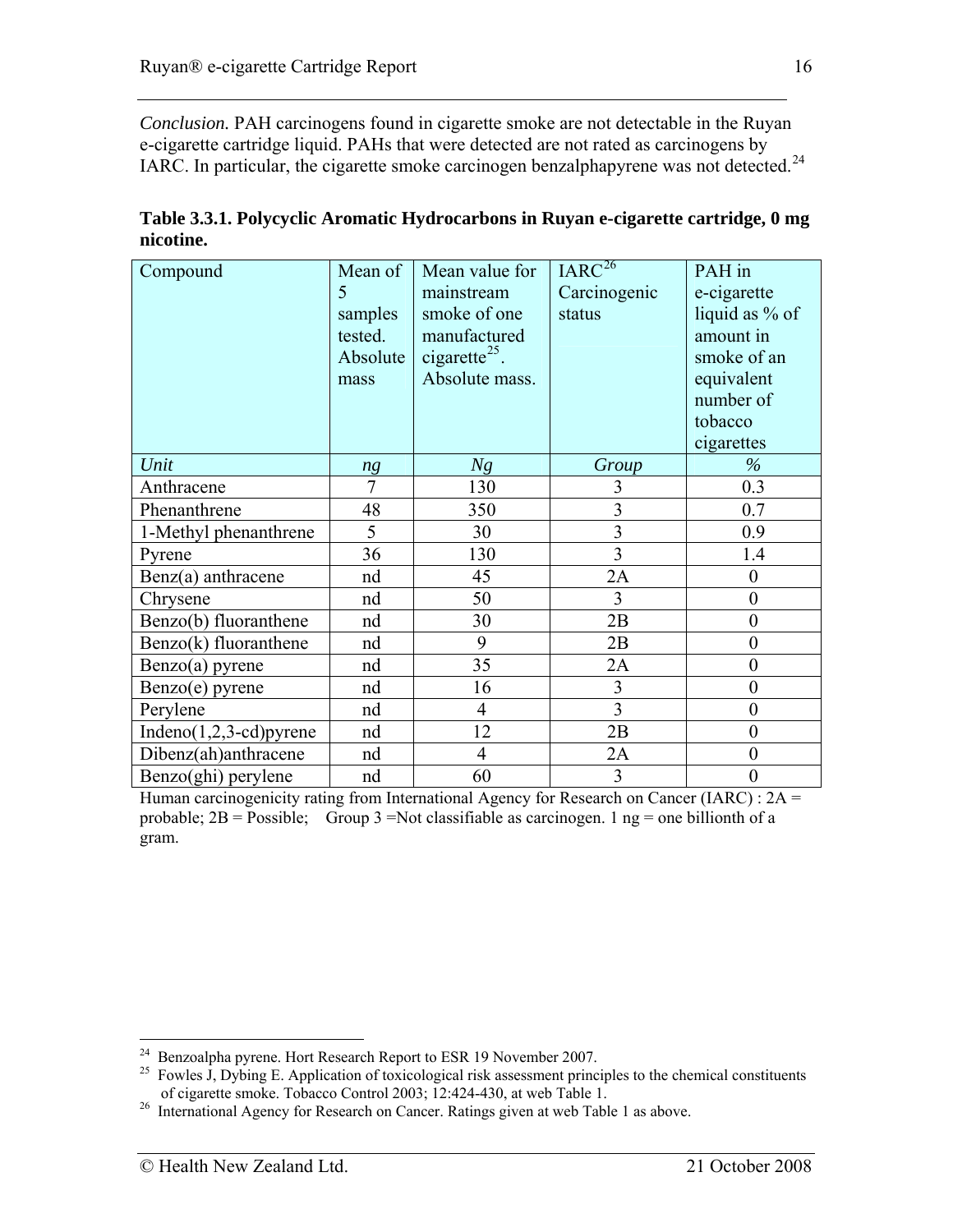## <span id="page-16-0"></span>**3.3.2 Heavy metals**

*Rationale.* Heavy metals such as chromium, arsenic, and nickel can cause cancer, and lead is a neuro-toxicant.

*Laboratory.* Environmental Science Research, Porirua, Wellington Region, NZ

*Method.* Inductively coupled plasma mass spectrometry (ICP-MS), following APHA  $21<sup>st</sup>$  edition method 3125 modified.

The liquid was tested for heavy metals (Arsenic, Antimony, Cadmium, Chromium, Cobalt, Copper, Lead, Manganese and Nickel).

*Results.* The e-cigarette cartridge liquid contains none of the above heavy metals. No metals were detected above the limit of detection for each metal, as given in Table 3.3.2 In contrast, heavy metals have been found in low-nitrosamine Swedish snus and in unburnt factory-made cigarettes and cigarette tobacco.

#### **Table 3.3.2. Heavy metal concentrations, e-cigarette cartridge liquid.**

|                                                    |                             | As         | Cd | Chr | Ni        | Pb        |
|----------------------------------------------------|-----------------------------|------------|----|-----|-----------|-----------|
| Ruyan e-cigarette liquid<br>$2008$ ESR. (ug per g) | (300<br>Daily<br>puffs, one | ${\rm ND}$ | ND | ND  | <b>ND</b> | <b>ND</b> |
|                                                    | cartridge)                  |            |    |     |           |           |

Limit of Detection, As <0.1ppm, Cd <0.01ppm, Chr <0.2ppm, Ni <0.2ppm, Pb <0.1ppm. Environmental Science and Research. (ESR) Report to Health New Zealand Ltd. One cartridge is taken as an upper limit of usual daily consumption.

#### **3.3.3 Other possibly hazardous substances**

*Rationale.* These were selected for testing as possibly derived from propylene glycol.

*Method.* GCMS (gas chromatograph, mass spectrograph) testing.

*Laboratory.* Environmental Science Research (ESR), Porirua, New Zealand.

*Results.* Propylene oxide and ethylene oxide were not detected above the limit of detection (16.75 ug/ml and 42.5 ug/ml respectively). Some interference (matrix effect) prevented accurate quantification.<sup>[27](#page-16-1)</sup> However neither compound was detected by the HP-SPME scan, suggesting their levels if present were likely to be under 1 ppm. To avoid this technical problem, a different method of analysis was then used. For these additional results, see 3.1.2.

#### **3.4 The cartridge as a whole – Radioactivity**

*Rationale.* Isotopes of lead have been found in tobacco smoke extracts.

*Method.* Two 16 mg cartridges for Ruyan V8 e-cigarette were tested by gamma spectroscopy for Pb 210 at the National Radiation Laboratory of New Zealand.

 $\overline{a}$ 

17

<span id="page-16-1"></span><sup>&</sup>lt;sup>27</sup> Fitzmaurice P. Testing of Ruyan E-cigarette cartridges for ethylene oxide and propylene oxide content. 18 December 2007.Environmental Science Research. Porirua, Wellington region, New Zealand..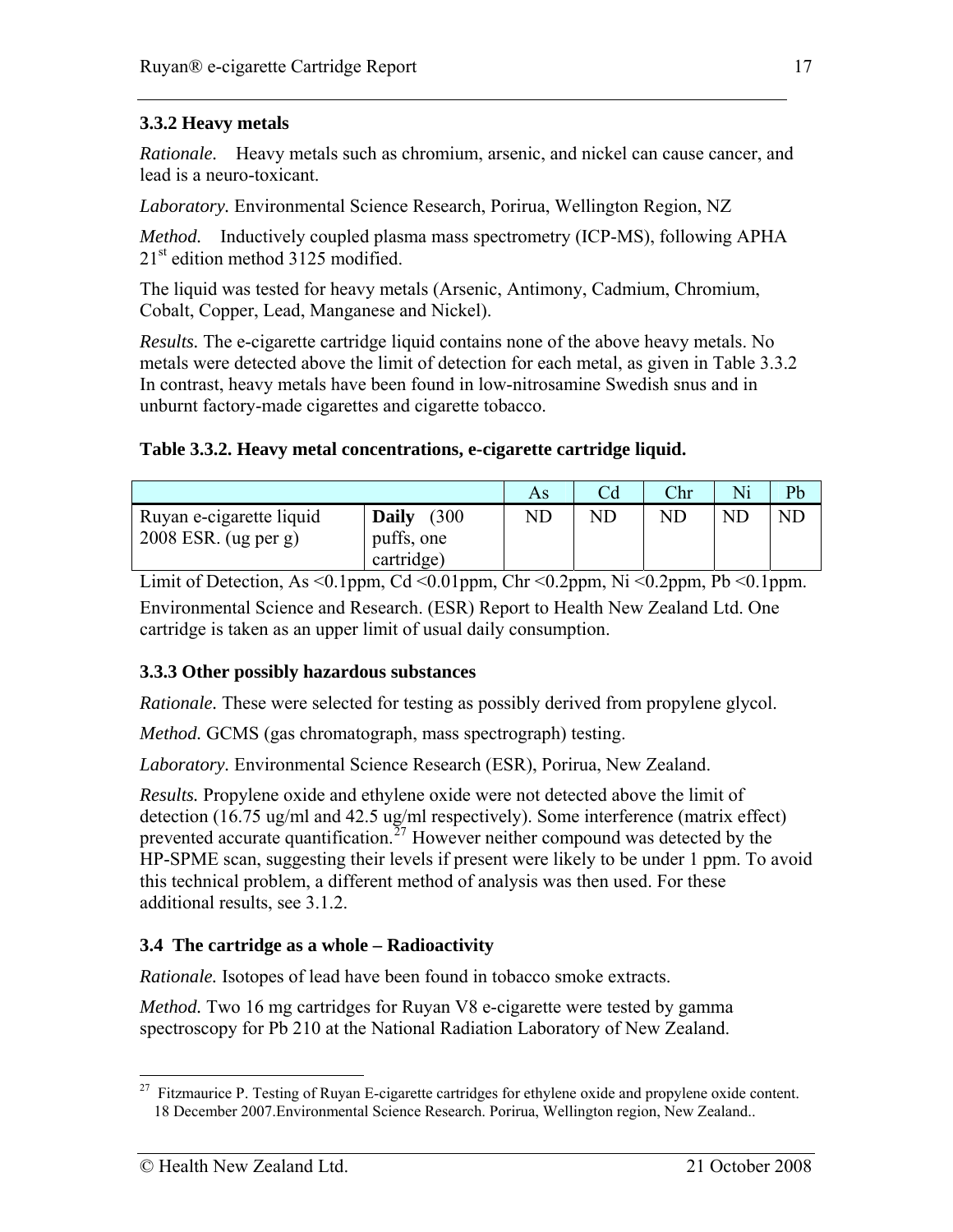<span id="page-17-0"></span>*Laboratory.* National Radiation Laboratory of New Zealand, Christchurch.

*Results.* Lead-210 Bq/unit was <0.012. No gamma-emitting nucleotides were found to be above the detection limit.<sup>[28](#page-17-1)</sup>

## **3.5 Measurement of the exhaled breath after using the Ruyan® e-cigarette**

*Rationale.* Carbon monoxide is a product of combustion and therefore can distinguish between the smoke produced by burning tobacco versus flameless cigarettes.

*Method.* Five minutes after their final puff of their first cigarette of the day, 48 smokers exhaled into a MicroMedical CO analyzer.<sup>[29](#page-17-2)</sup> A non-tobacco smoker with a smokefree home and workplace, was similarly tested after taking 20 lung inhalations from the Ruyan® e-cigarette. The volunteers held their breath for 20 seconds before exhaling – to allow for full mixing of the CO in inhaled air and in the lung alveoli. The measured concentration of CO in exhaled breath reflects the CO concentration in the alveoli, and in the blood. The increased from before to after smoking reflects changes in CO concentration due to the cigarette used.

#### **Figure 3.5 Carbon monoxide in exhaled breath, before and after the first cigarette of the day, tobacco cigarettes versus Ruyan® e-cigarette**



*Clinic.* Canterbury Respiratory Research Group, University of Otago, Christchurch, and Health New Zealand Ltd, Christchurch..

*Results.* The tobacco cigarette boosted CO in exhaled breath by an average of 5 ppm, but did not increase it at all in the non-smoker inhaling from the Ruyan® e-cigarette.

<span id="page-17-1"></span> $\overline{a}$ <sup>28</sup> Decallion J-G. National Radiation Laboratory Report 2008-29. 24 April 2008. Christchurch New Zealand.<br>
MicroMedical CO analyzer. [sales@micromedical.co.uk](mailto:sales@micromedical.co.uk).

<span id="page-17-2"></span>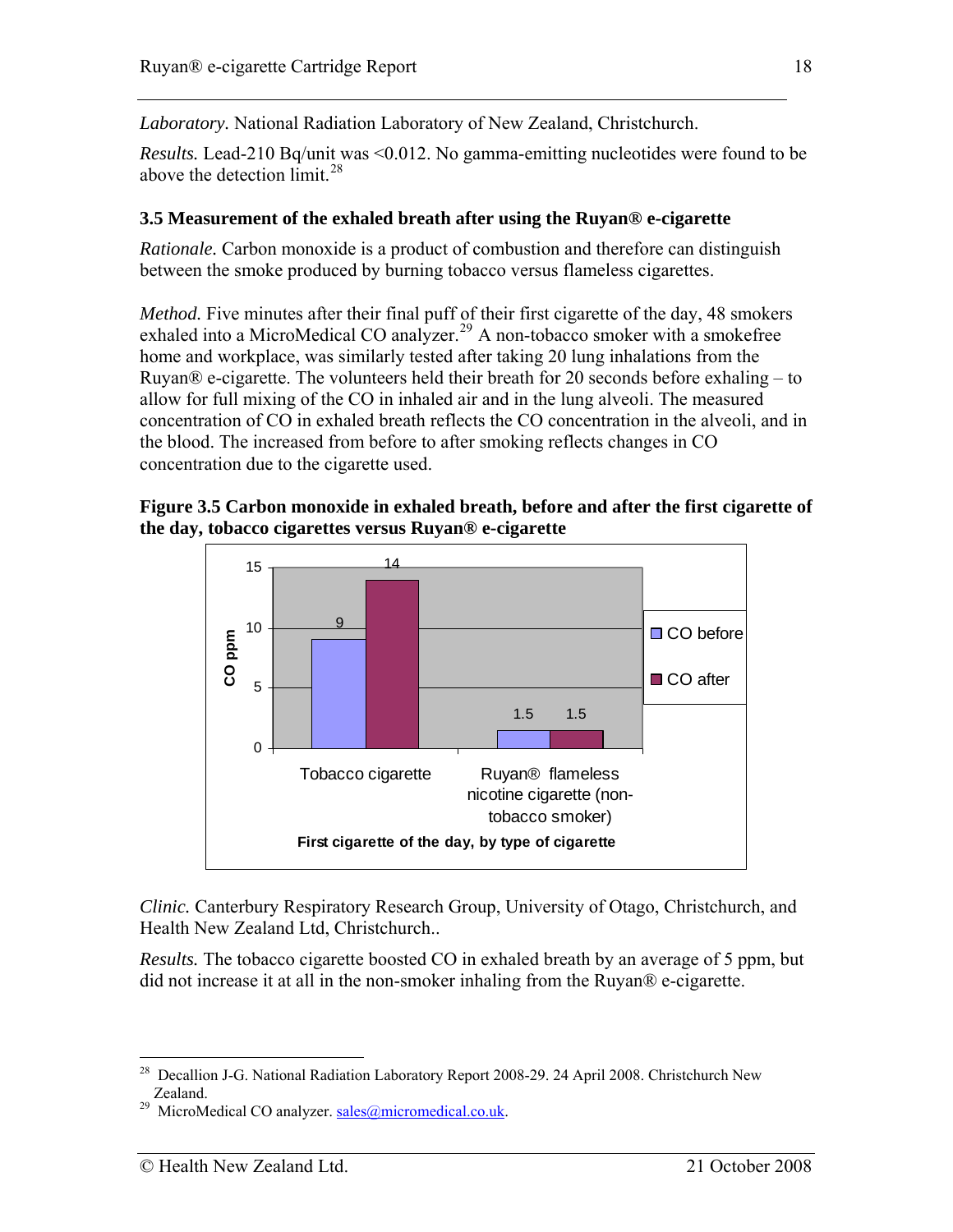#### <span id="page-18-0"></span>*Interpretation*

*Cigarette smoke.* The presence of CO indicates combustion of organic compounds, and so is found in all smoke involving burning of tobacco, or any other plant material, such as wood smoke and marijuana smoke.

*The e-cigarette.* Shows no increase in expired CO. The absence of any such effect from the e-cigarette shows that combustion does not occur – as confirmed by the lack of flame or smoke. As nicotine has a low vapor pressure, the piezoelectric ceramic element in the e-cigarette is needed to cause vaporization of the nicotine-propylene glycol solution. Cigarette smoke is produced by combustion at temperatures of up to1000 degrees Centigrade, which is highly destructive, breaking up tobacco into free radicals and many small harmful gas molecules such as carbon monoxide, butadiene, benzene etc.

#### *Conclusion*

Mist from the e-cigarette is created by vaporizing a liquid, while smoke is created by incinerating plant material. Mist and smoke differ profoundly in composition and safety profile.

#### **Overall conclusion**

Several toxicants in headspace of the Ruyan® e-cigarette cartridge have, on some tests, been found, specifically acrolein and acetaldehyde, at very low levels, and at levels below those determined to be harmful, and well below the minimum risk levels accepted by the US Public Health Service and OSHA.

The results obtained to date do not mitigate this report's overall conclusion that the Ruyan® e-cigarette is designed to be a safe alternative to smoking, and appears to be safe in absolute terms on all measurements we have applied.

Direct tests of the safety of the e-cigarette mist are in their final stage. 18 October 2008

## **4. Risk of cross-infection from use**

#### **4.1 Risk of cross-infection from the mouthpiece or by inhalation**

Inter-user transmission of bacterial or virus via the mouthpiece surface is a possibility, and two-way flow of air can occur through the e-cigarette.

On the other hand, propylene glycol vapor is bactericidal, and virucidal against airborne aerosol particles, and is associated with reduced respiratory infections in children continually exposed to propylene glycol vapor. $30$ 

<span id="page-18-1"></span><sup>30</sup> 30 Robertson OH, Bigg E, Puck TT Miller BF. The bactericidal action of propylene glycol vapor on microorganisms suspended in air 1. J. Experimental Medicine 1942; 75: 593-610.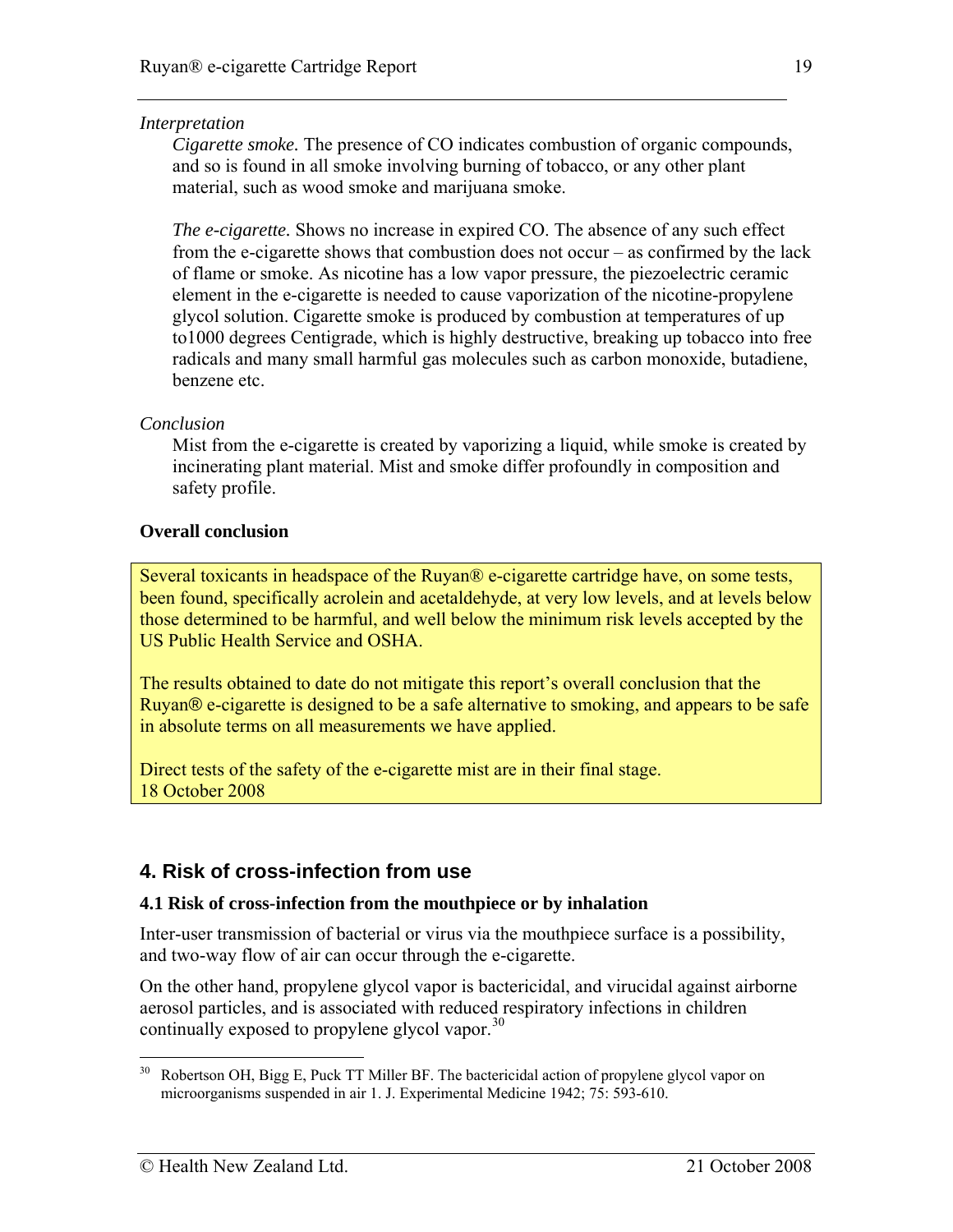<span id="page-19-0"></span>*Conclusion.* Public health agencies typically advise people not to share drinking glasses or cigarettes, due to the risk of cross-infection from lip saliva on the mouth end. This advice should be extended to e-cigarettes. Manufacturers' instructions to users should discourage cigarette sharing because of the risk of transfer of meningococcal meningitis, tuberculosis and other infectious diseases.

### **4.2 Risk of micro-organisms in the cartridge liquid**

*Rationale.* Another risk would be if the liquid in the cartridge acted as a culture medium for micro-organisms, despite the 90% propylene glycol and 5% alcohol content of the cartridge liquid (Appendix 1).

*Laboratory.* Environmental Science Research, Porirua, Wellington, NZ.

*Method.* Tested one used and one unused Ruyan® cartridge for the presence of the three main classes of micro-organism (aerobic, anaerobic and Legionella) $31$ . None was found.

*Conclusion.* There is no inherent tendency in the design of the Ruyan<sup>®</sup> e-cigarette towards contamination from growth of organisms in the cartridge liquid.

## **5. Safety of Ruyan® e-cigarette 'smoke' for bystanders.**

*Method.* Analysis of published data on nicotine absorption, and informal comments of bystanders, and observation of e-cigarette smoking indoors.

*Results.* Cigarette smoke is a mixture of sidestream smoke and exhaled mainstream smoke. In constrast, the e-cigarette generates no sidestream smoke from its (artificially lit) tip. Any exhaled PG mist visibly dissipates to vapor within seconds. Non-smoking bystanders do not find the mist unpleasant. The mist is odorless, and those close by quickly realize it does not have the odor of smoke or the irritating quality of tobacco cigarette smoke.

Comments. Inhaled nicotine in cigarette smoke is over 98% absorbed <sup>6</sup>, and so the exhaled mist of the e-cigarette is composed of propylene glycol, and probably contains almost no nicotine; and no CO. (see Figure 3.5) Lacking any active ingredient or any gaseous products of combustion, the PG mist or 'smoke' is not harmful to bystanders. The 'smoke' or mist is not tobacco smoke, and not from combustion – no flame is lit – and is not defined as environmental tobacco smoke. E-cigarette "smoking" would be permitted under New Zealand's Smoke-free Environments Act 1990.<sup>[32](#page-19-2)</sup>

 $\overline{a}$ <sup>31</sup> Analytical Report no.07/15857. ESR Kenepuru Science Centre, Porirua NZ. 6 September 2007.

<span id="page-19-2"></span><span id="page-19-1"></span><sup>&</sup>lt;sup>32</sup> Johnston M. No smoke, no fire, just nicotine. NZ Herald 8 December 2007, quoting Dr Ashley Bloomfield, Chief Advisor, Public Health, New Zealand Ministry of Health.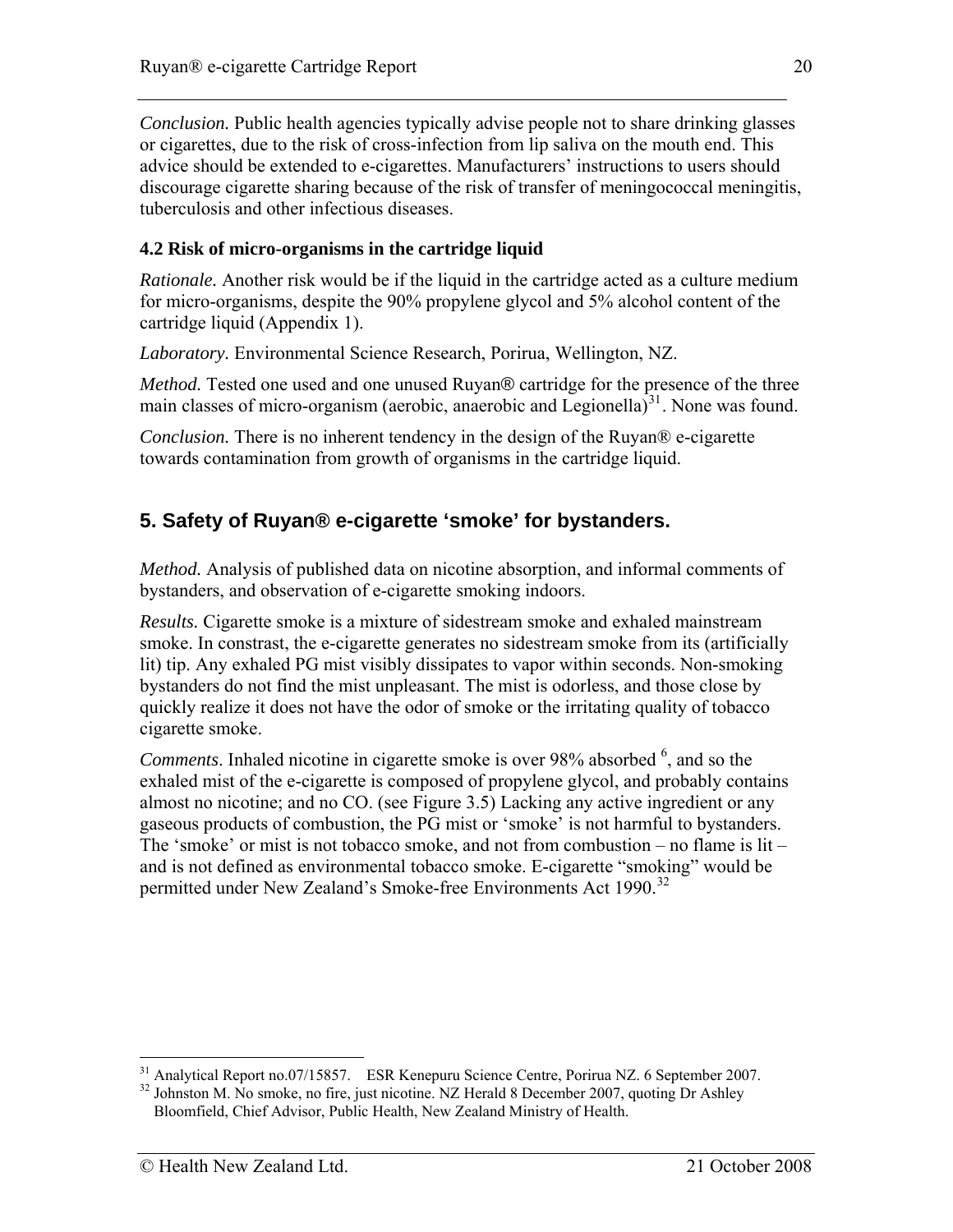## <span id="page-20-0"></span>*Appendix 1. Composition of cartridge liquid in the Ruyan® e-cigarette*

#### **Summary**:

Based on the manufacturer's information, the composition of the cartridge liquid is not hazardous to health, if used as intended.

| Chemical content        | Cartridge Specification, named by nicotine content |      |                 |                 |  |  |
|-------------------------|----------------------------------------------------|------|-----------------|-----------------|--|--|
| released from each      | 16mg                                               | 11mg | 6 <sub>mg</sub> | 0 <sub>mg</sub> |  |  |
| cartridge               |                                                    |      |                 |                 |  |  |
| Water (mg)              | 40                                                 |      |                 | 40              |  |  |
| Alcohol (mg)            | 50                                                 | 50   | 50              | 50              |  |  |
| Propylene glycerol (mg) | 888                                                | 893  | 898             | 904             |  |  |
| Nicotine (mg)           | 16                                                 |      |                 |                 |  |  |
| Flavor Base $(mg)$ *    | 6                                                  |      |                 | h               |  |  |
| Total (mg)              | 1000                                               | 1000 | 1000            | 1000            |  |  |

#### **Table 1.1: Chemical compositions (quantity) released from each Ruyan**® **cartridge**

Source: Manufacturer's data

| Chemical content      |         | Cartridge Specification, named by nicotine content. |         |         |  |  |  |
|-----------------------|---------|-----------------------------------------------------|---------|---------|--|--|--|
| released from each    | 16mg    | 11mg<br>0 <sub>mg</sub><br>6 <sub>mg</sub>          |         |         |  |  |  |
| cartridge             |         |                                                     |         |         |  |  |  |
| Water                 | $4\%$   | $4\%$                                               | $4\%$   | $4\%$   |  |  |  |
| Alcohol               | $5\%$   | $5\%$                                               | 5%      | $5\%$   |  |  |  |
| Propylene glycerol*** | 88.8%   | 89.3%                                               | 89.8%   | 90.4%   |  |  |  |
| Nicotine              | 1.6%    | $1.1\%$                                             | $0.6\%$ | $0.0\%$ |  |  |  |
| Flavor base *         | $0.6\%$ | $0.6\%$                                             | $0.6\%$ | 0.6%    |  |  |  |
| Total                 | 100%    | 100%                                                | 100%    | 100%    |  |  |  |

#### **Table 1.2: Chemical compositions (percentage w/w) released from each cartridge**

Source: Table 1.1.

\*\*\* See section on Propylene Glycol.

#### \***Safety Evaluation: 4-hydroxy-2, 5-dimethyl-3(2H)-furanone and Acetyl pyrazine**

#### 1). **4-hydroxy-2, 5-dmethyl-3(2H)-furanone**

4-Hydroxy-2, 5-dmethyl-3(2H)-furanone (FEMA 3174, CoE 536) is naturally occurring in various foods and plays an important role in the flavor of numerous fruits as well as in roasted products. 4-hydroxy-2,5-dmethyl-3(2H)-furanone has the odor and taste of fruity, caramelized pineapple-strawberry and is widely used in fresh bread, butter, chocolate, chocolate cocoa, coffee, meat roasted and nut almond.

Over 90% of annual production volume of tetrahydrofuran and furanone flavoring agents is 4-hydroxy-2, 5-dimethyl-3(2H)-furanone. The estimated daily *per capita* intake is 5300 µg in Europe and 5200ug in the USA. Due to the large consumption, the safety of 4-hydroxy-2, 5-dmethyl-3(2H)-furanone is extensively investigated. The oral  $LD_{50}$  for